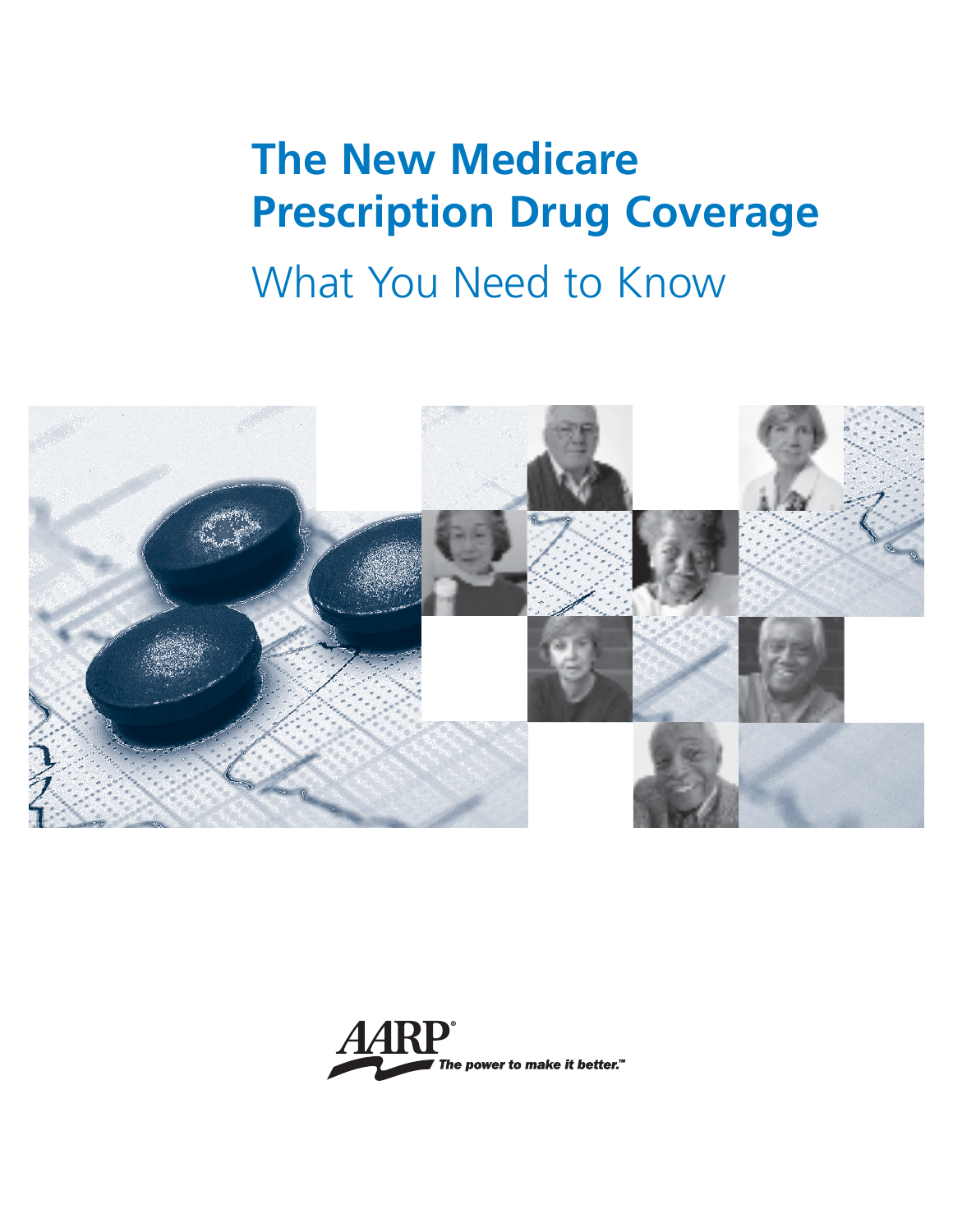# **Contents**

| <b>Medicare Prescription Drug Coverage</b>                                                                                | 1              |
|---------------------------------------------------------------------------------------------------------------------------|----------------|
| How Does Medicare Prescription Drug Coverage Work?                                                                        | 2              |
| <b>Important Dates to Remember</b>                                                                                        | $\overline{2}$ |
| How much will Medicare prescription drug coverage<br>cost me and what will I get in return?                               | 3              |
| What are Medicare drug plans and how do they work?                                                                        | 6              |
| Making a Decision About Medicare Prescription<br><b>Drug Coverage</b>                                                     | 7              |
| Do I really need prescription drug coverage now?                                                                          | $\overline{7}$ |
| Can I wait and sign up for Medicare drug coverage later when I<br>need it?                                                | 7              |
| What if I already have prescription drug coverage or discounts?                                                           | 8              |
| Decisions, decisions-let's look at some choices<br>people can make                                                        | 11             |
| Choosing a Medicare Prescription Drug Plan                                                                                | 15             |
| Joining a Medicare Prescription Drug Plan<br>Extra Help for People with Limited Incomes<br>How can I avoid being scammed? | 17<br>18<br>20 |
|                                                                                                                           |                |
| Where to Go for More Help                                                                                                 | 21             |
| <b>Key Words and Definitions</b>                                                                                          | 22             |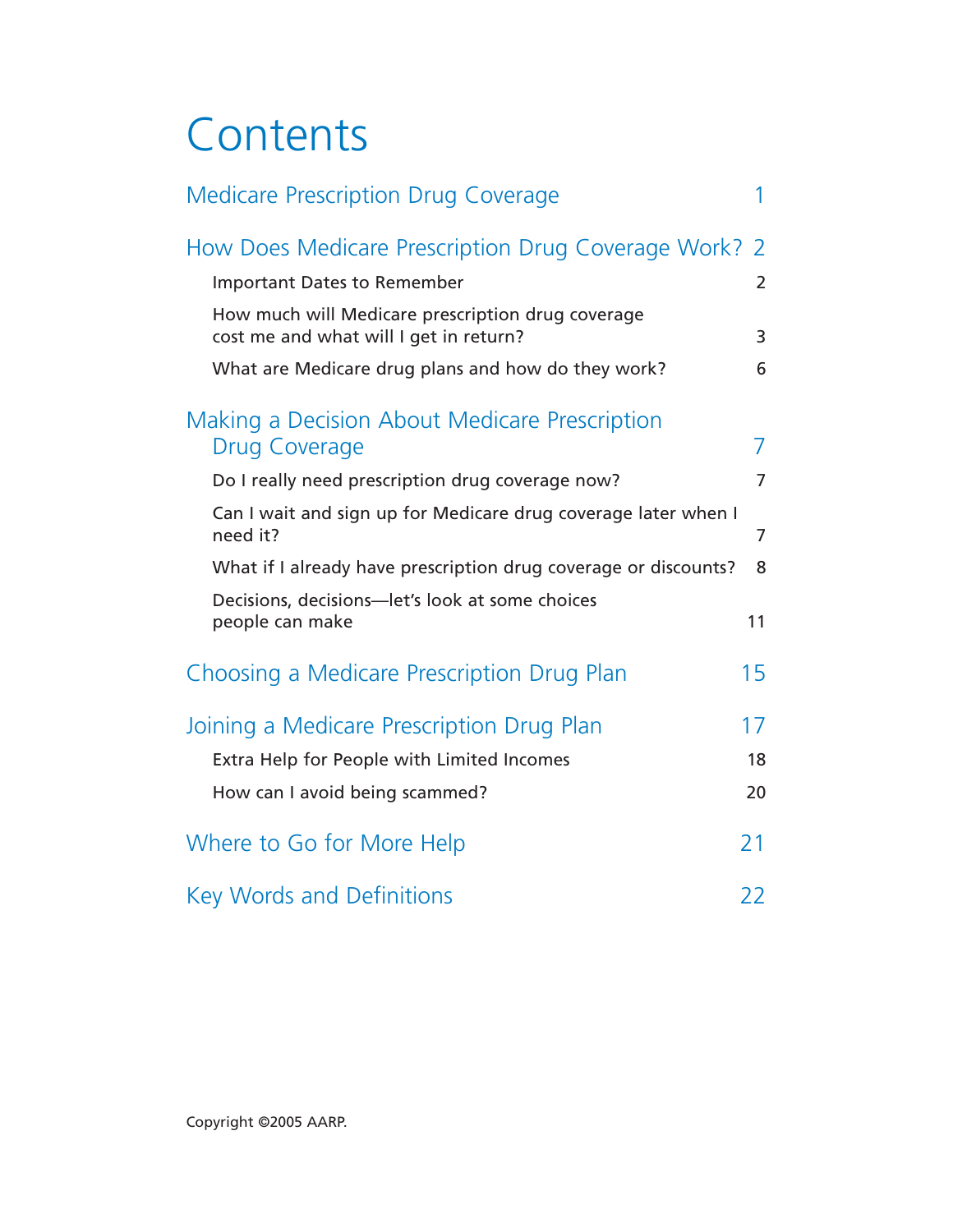# Medicare Prescription Drug Coverage

Medicare will soon offer insurance coverage to help people pay for prescription drugs. The new program, known as Medicare Part D, will start January 1, 2006.

This new program for getting drug coverage is different from the way most people now get coverage for other health services under Medicare. Because it's new, it may seem strange at first. But this booklet will help you understand it and help you through the decisions you have to make.

These are some things you need to know right away:

- > Everyone on Medicare can get drug coverage. No one can be denied for health reasons or level of income.
- > The program is voluntary. You don't have to sign up. You may not need to if you already have good drug coverage from elsewhere.
- > There is no single Medicare drug plan. To get coverage, you must enroll in one of the private drug plans Medicare has approved.
- > If you have a limited income, Medicare will pay almost all your drug costs. (To learn more, see "Extra Help for People with Limited Incomes," page 18).
- > If your drug costs are very high, a Medicare-approved plan will cover up to 95% of costs beyond a certain level in any one year.
- > Plans will vary, including what drugs are covered and how much you will have to pay. So compare carefully.

> Medicare Part D drug coverage is not the same as the Medicare-approved drug discount cards available in 2004 through 2005. That temporary program offered only discounted prices. The new program is permanent and offers insurance protection for drug costs now and in the future.

Whatever your circumstances, it's worth checking out what Medicare drug coverage offers. In this booklet you will learn:

- > how Medicare prescription drug coverage works.
- > how to decide if you need it.
- > how to find help picking a Medicare drug plan that meets your needs.
- > how to sign up.
- > where to go for help.

#### Extra Help

If your income is limited (less than \$14,355 a year for a single person or \$19,245 for a married couple living together in 2005) see "Extra Help for People with Limited Incomes," page 18. This section describes Medicare's special program that gives full drug coverage with low co-payments and low or no deductible, and explains how to apply for it. This extra help can greatly reduce drug costs for people who qualify.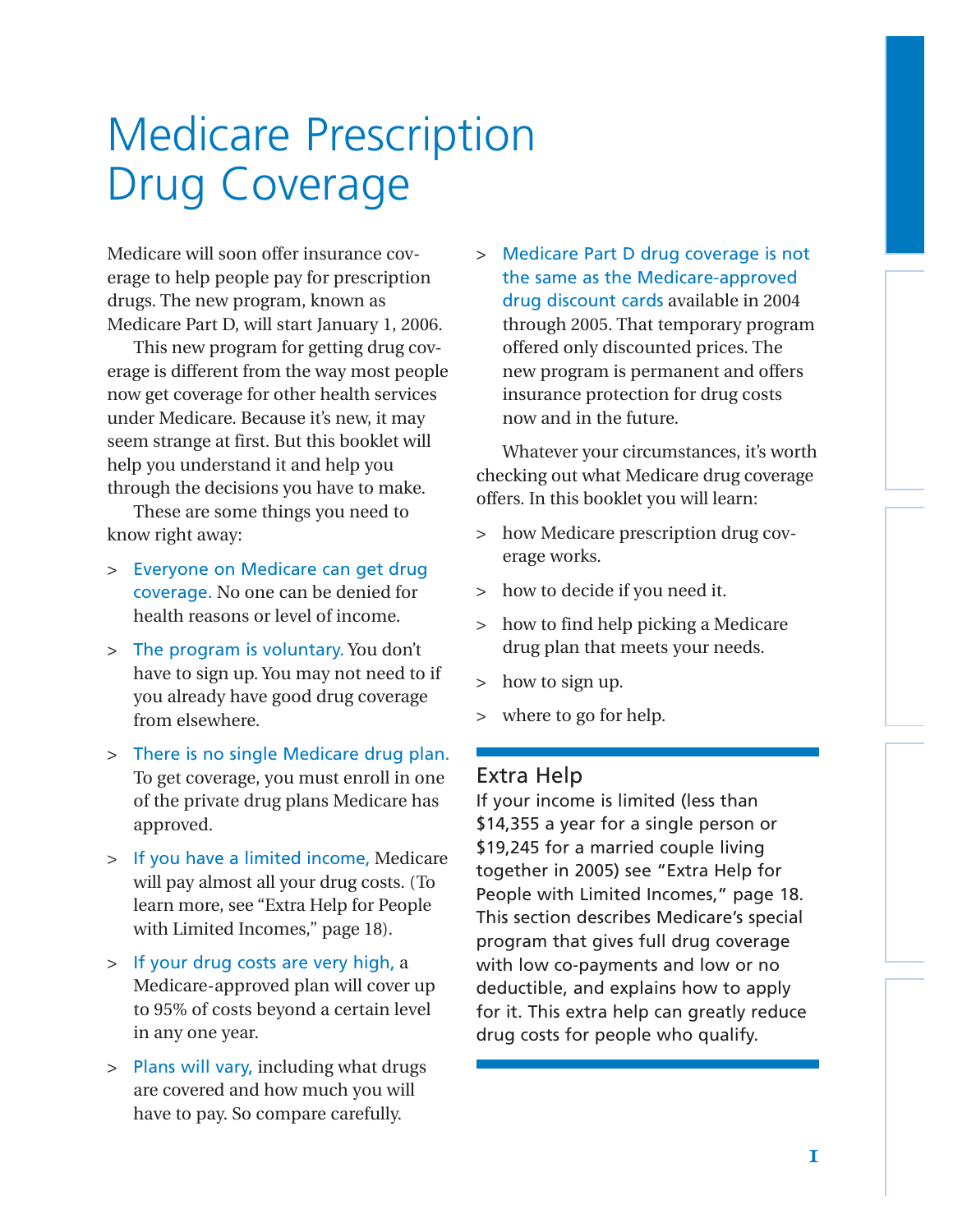## How Does Medicare Prescription Drug Coverage Work?

Anyone in Medicare can get the new drug coverage, known as Medicare Part D. Being "in Medicare" means enrolled either in Medicare Part A (which covers hospital and some home health care as well as skilled nursing facility care) or Part B (doctor visits and other outpatient care).

If you do not want Medicare drug coverage, you do not have to sign up for it. But be careful. If you don't sign up when you first can, and later change your mind, you may then have to pay more for it. (See more about this late penalty on page 7.)

To get Medicare drug coverage, you must enroll in one of the private insurance plans that Medicare has approved. The plans will vary in the coverage they offer and the payments they require, so you will have choices. But the overall value of each package must be at least as good as the "standard" Medicare prescription drug benefit, which is the minimum set by law.

How to pick a plan will be explained further on in this booklet. First you need to know how the Medicare drug coverage works.

#### Important Dates to Remember

October 1, 2005: Private insurers approved by Medicare will start to send people marketing information about their drug plans.

October 13, 2005: You can start comparing Medicare drug plans online at www.medicare.gov or by calling 1-800-633-4227.

November 15, 2005: First day you can sign up with a Medicare drug plan.

January 1, 2006: First day you can use Medicare's drug coverage if you have already joined a plan.

May 15, 2006: Last day you can join a drug plan without paying a penalty, unless you qualify for an exception. (People not yet on Medicare will be able to sign up for drug coverage later when they first join the program.)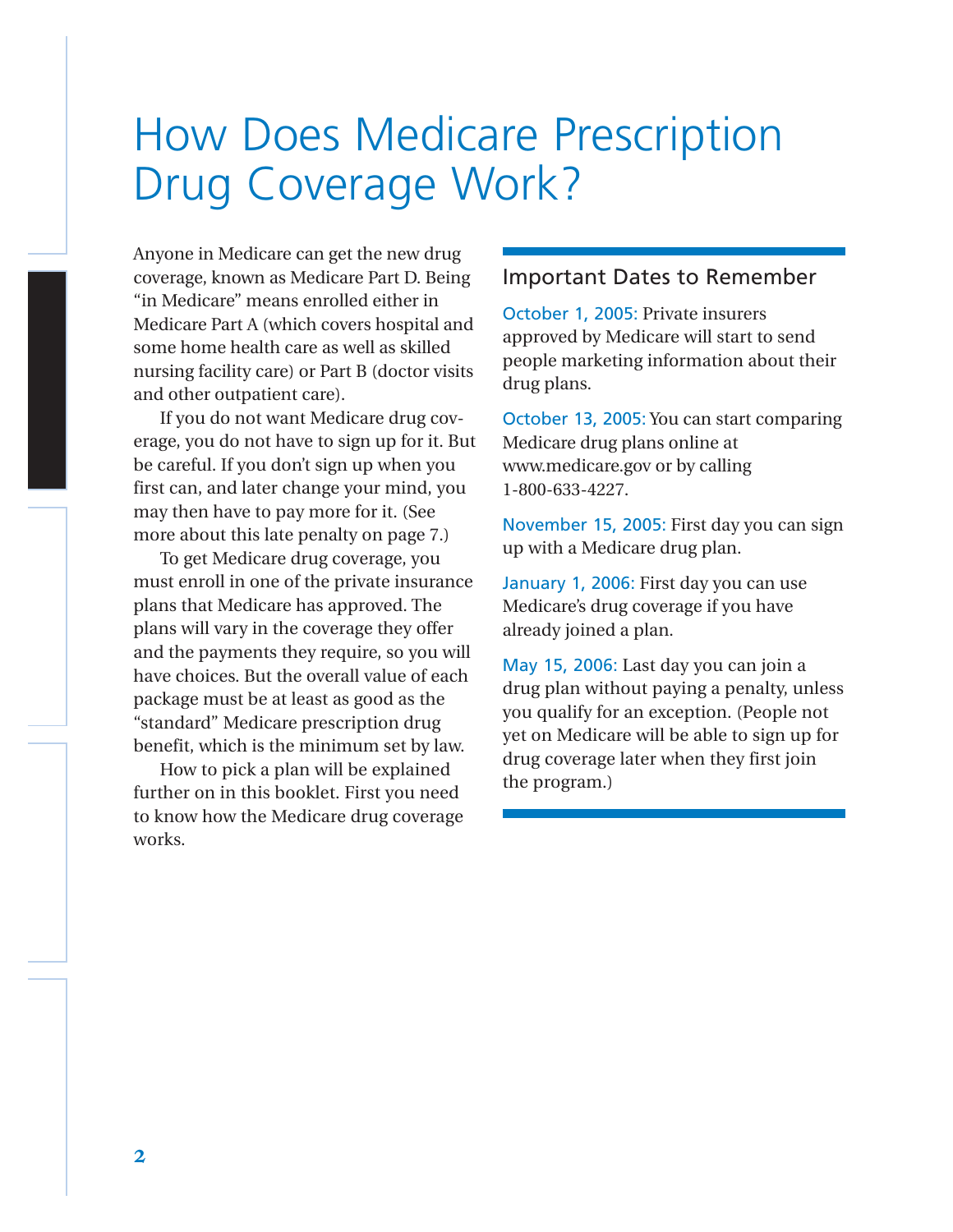### How much will Medicare prescription drug coverage cost me and what will I get in return?

The standard Medicare drug benefit offers insurance that will pay some of your drug expenses and will protect you against very high costs. If you have additional drug coverage—from an employer or a state pharmacy assistance program, for example—this will reduce your out-ofpocket expenses more.

During a calendar year, here's how the standard plan works:

#### Monthly Premium

The premium is the amount you pay each month to a Medicare drug plan sponsor to purchase drug coverage. The actual amount will depend on which plan sponsor you choose. The average premium for standard drug coverage in 2006 is expected to be about \$32. But some plans will charge more and some less.

This premium will be in addition to your monthly premium for Medicare Part B. You can choose to have the drug premium taken out of your Social Security check or pay it directly to your Medicare drug plan sponsor. Each person must pay a premium as an individual. There are no discounts for married couples.

#### Annual Deductible

The deductible is the amount you have to spend on drugs at the beginning of the calendar year before your coverage kicks in. In 2006, the deductible can be no higher than \$250, though some plans may set a lower limit.

#### Initial Coverage

In 2006, if you have signed up for Medicare's prescription drug coverage, you will pay a \$250 deductible toward the cost of your drugs. After you have paid this deductible, the plan will cover 75% of the next \$2,000 of your drug costs, and you will pay the remaining 25%. In other words, the plan will cover \$1,500 toward this amount, and you will pay \$500. At this point, you will have paid a total of \$750—your \$250 deductible, plus the \$500 just explained.

#### Coverage Gap

After the initial coverage limit described above, there is a gap in Medicare's coverage (also known as the "donut hole"). This means that in 2006 you could pay up to an additional \$2,850 before Medicare's coverage continues. While you are in this coverage gap, the plan will pay nothing toward your drug costs.

However, if you have extra coverage from a state program or elsewhere that adds to Medicare's, this may narrow or eliminate the gap. Some drug plans may offer similar extra coverage, probably for a higher premium. If you have limited income and qualify for Extra Help, you will not be affected by the coverage gap (see "Extra Help for People With Limited Incomes," page 18.)

#### Catastrophic Coverage

If you have drug expenses that go above the coverage gap, the plan covers up to 95% of the rest of your prescription costs until the end of the calendar year. There is no limit to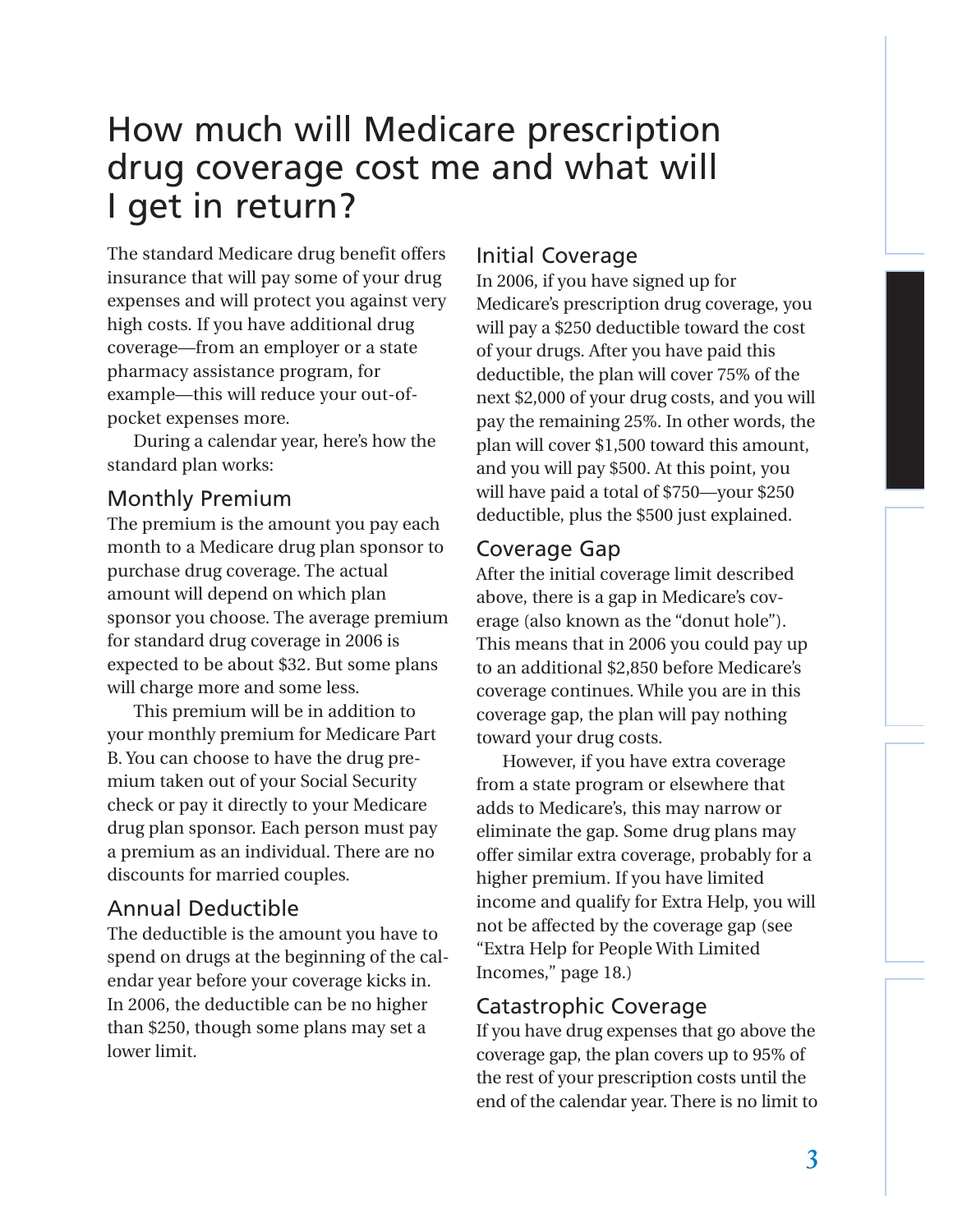this coverage in any one year. It is called "catastrophic" because it is intended to protect you against very high drug bills. Under the standard drug benefit for 2006, catastrophic coverage begins after you've spent \$3,600 on drugs out-of-pocket over the course of the year, not including premiums.  $($3,600 = $250$  deductible + \$500 in copayments + \$2,850 in the coverage gap.) At this level, you will pay only \$2 a prescription for generic drugs and \$5 a prescription for brand name drugs, or 5% of the cost of each prescription—whichever is higher.

Who tracks my out-of-pocket expenses in the Medicare coverage gap? If you continue to get drugs through your Medicare drug plan during the gap, the plan will keep track. If you buy any from elsewhere, you must send the receipts to your plan. But only drugs that are covered by your plan will count toward the \$3,600 out-ofpocket maximum (unless your plan has allowed you an exception for a drug it doesn't usually cover). Also, any drugs bought from Canada or other foreign countries do not count. Once the maximum is reached, your plan automatically starts your catastrophic coverage.

What if another plan pays for my drugs in the coverage gap? Whoever provides your other drug insurance will work with your Medicare drug plan to ensure that you receive the correct coverage. However, not all kinds of extra coverage count towards the out-of-pocket maximum. If they don't, it means it will take longer to qualify for catastrophic coverage. Drug costs that do count toward the out-ofpocket maximum include those that are paid for by a family member and some state pharmacy assistance programs. Those that do not count include costs

#### **Medicare Drug Benefit** At-a-Glance (Calendar Year 2006)

| <b>Prescription Drug</b><br>Spending-(if you have no<br>drug coverage other than<br><b>Medicare)</b> | <b>Medicare-Approved Plan</b><br>Pays | You Pay-(if you have no<br>drug coverage other than<br><b>Medicare)</b> |
|------------------------------------------------------------------------------------------------------|---------------------------------------|-------------------------------------------------------------------------|
| \$0-\$250                                                                                            | \$0                                   | Up to \$250 Deductible                                                  |
| \$250-\$2,250                                                                                        | 75% of drug costs-<br>Up to \$1,500   | 25% of drug costs-<br>Up to \$500                                       |
| \$2,250-\$5,100 Coverage<br>Gap/Donut Hole                                                           | $0\%$ of drug costs-\$0               | 100% of drug costs—<br>Up to \$2,850                                    |
| Subtotal:                                                                                            | Up to \$1,500                         | Up to \$3,600 out-of-pocket                                             |
| Over \$5,100<br>(Catastrophic Benefit)                                                               | 95%                                   | $5%$ or<br>\$2 copay/generic<br>\$5 copay/brand name                    |

**Note: Your premium (about \$32 per month/\$384 per year in 2006) is not included in what you pay as shown in the chart above.**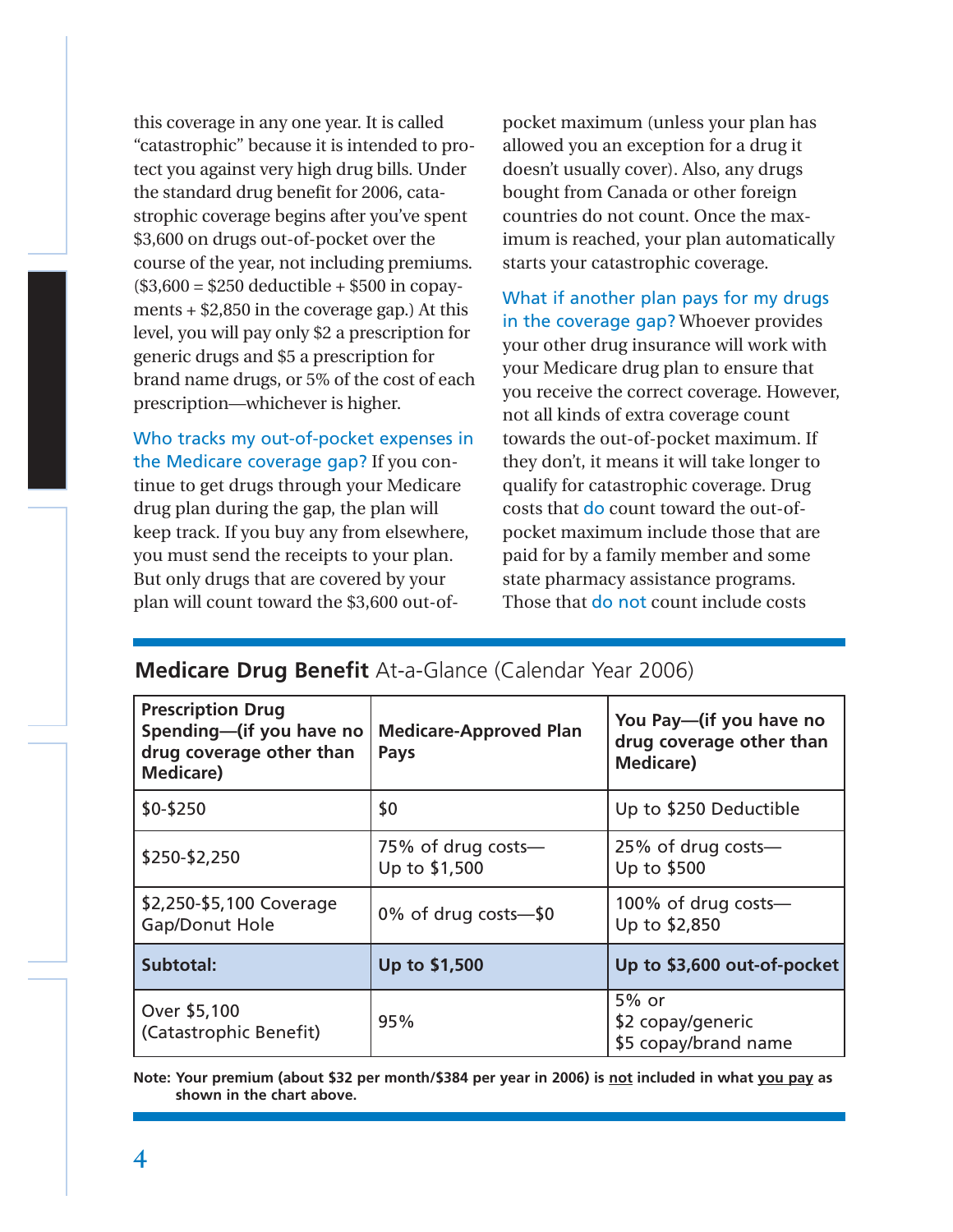paid by other insurance, including from employers, unions, workers compensation or any government programs such as veterans and military retiree benefits.

Can I delay reaching the Medicare coverage gap? Yes. Using lower-cost drugs will stretch your \$2,000 initial coverage. Ask your doctor if a generic drug or lowercost brand name drug would work just as well for you as the one you now take.

Using these kinds of drugs could also reduce your copayments.

The chart on the previous page and below show the relationship of your drug expenses and Medicare prescription drug coverage. They describe only the standard coverage. Medicare drug plans may offer something different, but they must have at least the same overall value.



**Note: Premiums not included.**

\* If you have no other prescription drug coverage.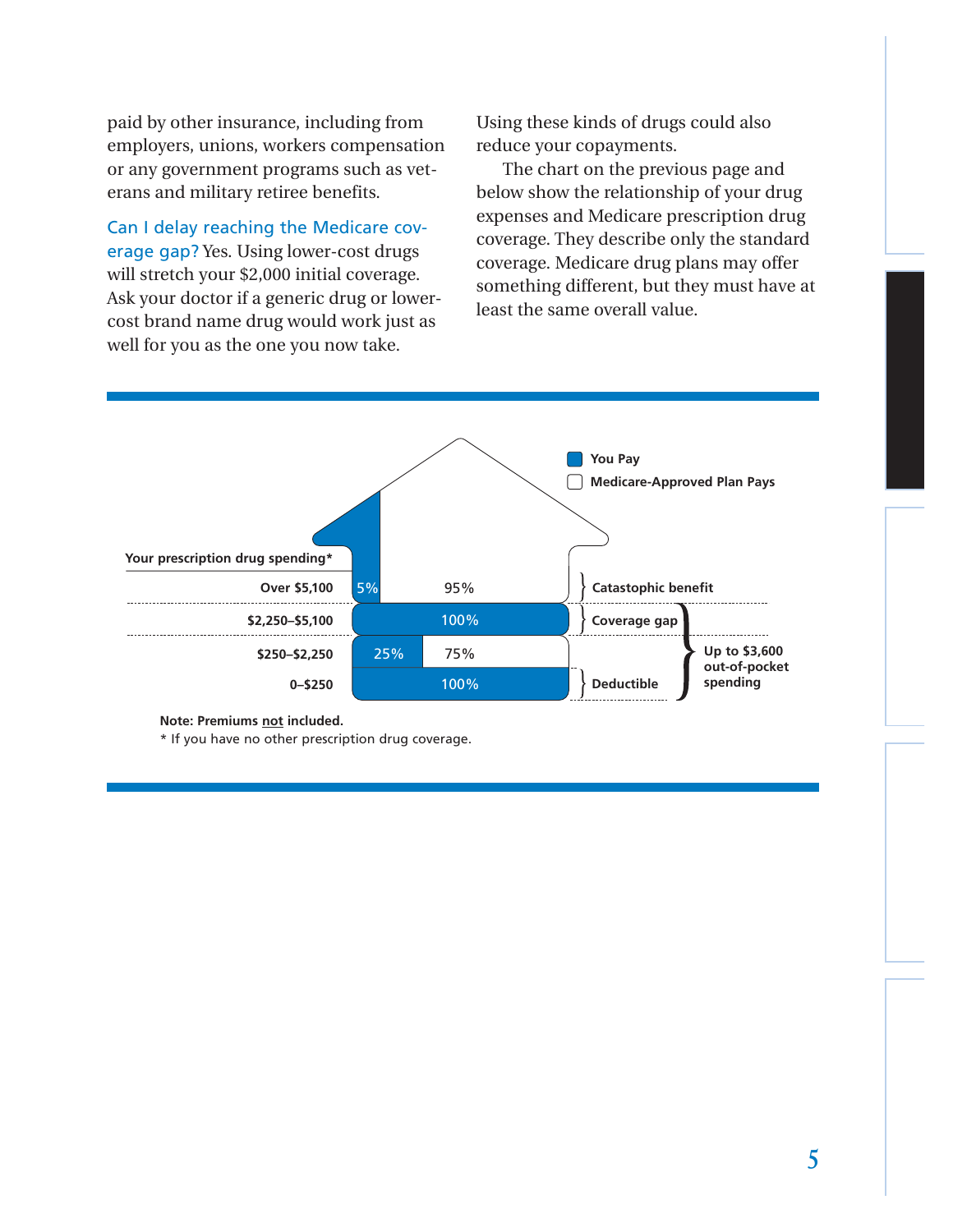### What are Medicare drug plans and how do they work?

To get Medicare drug coverage, you must enroll in one of the private plans that Medicare has approved. A wide range of plans will be offered. Some will operate nationally, others only in certain regions of the country. You will be able to compare details of each plan available in your area, starting October 13, 2005.

Broadly, there are two kinds of Medicare plans offering drug coverage:

- > A "stand-alone" plan that offers only prescription drug coverage. This type may suit people who wish to stay in (or change to) the traditional Medicare feefor-service program for their other health care coverage.
- > A Medicare Health Plan that offers comprehensive coverage for medical care plus coverage for prescription drugs. This type may suit people who prefer managed care.

Medicare Health Plans are alternatives to the traditional Medicare program. They have been in Medicare for several years and used to be known as Medicare+Choice plans (or Part C of the Medicare program). Now they are known as Medicare Advantage plans or just Medicare Health Plans.

Among the different kinds of health plans are: Health Maintenance Organization (HMO), Preferred Provider Organization (PPO), Point of Service (POS) plan, private fee-for-service (PFFS). Most are variations of managed care. In some, you may use doctors only from the plan's network—that is, doctors who have a contract with the plan. In others, you can also choose doctors from outside the network,

but you'll likely pay more to do so.

Starting January 1, 2006, all Medicare Health Plans (except PFFSs) must offer at least one option that includes prescription drug coverage. If you select a PFFS Plan that does not include drug coverage, you can choose to get drug coverage separately from a stand-alone Medicare drug plan.

There will be a lot of variations among the plans in the drug coverage they offer. By law, it must be at least as good as the standard Medicare coverage in overall value. But there will be differences in the premiums and copayments they charge, which drugs they cover, what prices they charge for drugs, and which pharmacies they use. Those differences are important to know when you want to choose a plan (see page 15).

If you sign up for a plan, you'll receive its prescription drug card. When you need to fill a prescription, you will show the card at the pharmacy (or send its number to a mail order pharmacy service). The pharmacist will use the card to access your information electronically. That's how the pharmacist will know what to charge you—whether you still have part of your deductible to pay, whether or not you have extra coverage that affects what you will pay, what your copayment should be, and, finally, whether you are in Medicare's coverage gap.

Now that you know how the new drug coverage works, you need to make a decision—sign up for it or not? Only you can make this decision, but you need to think it through carefully. These are things to consider.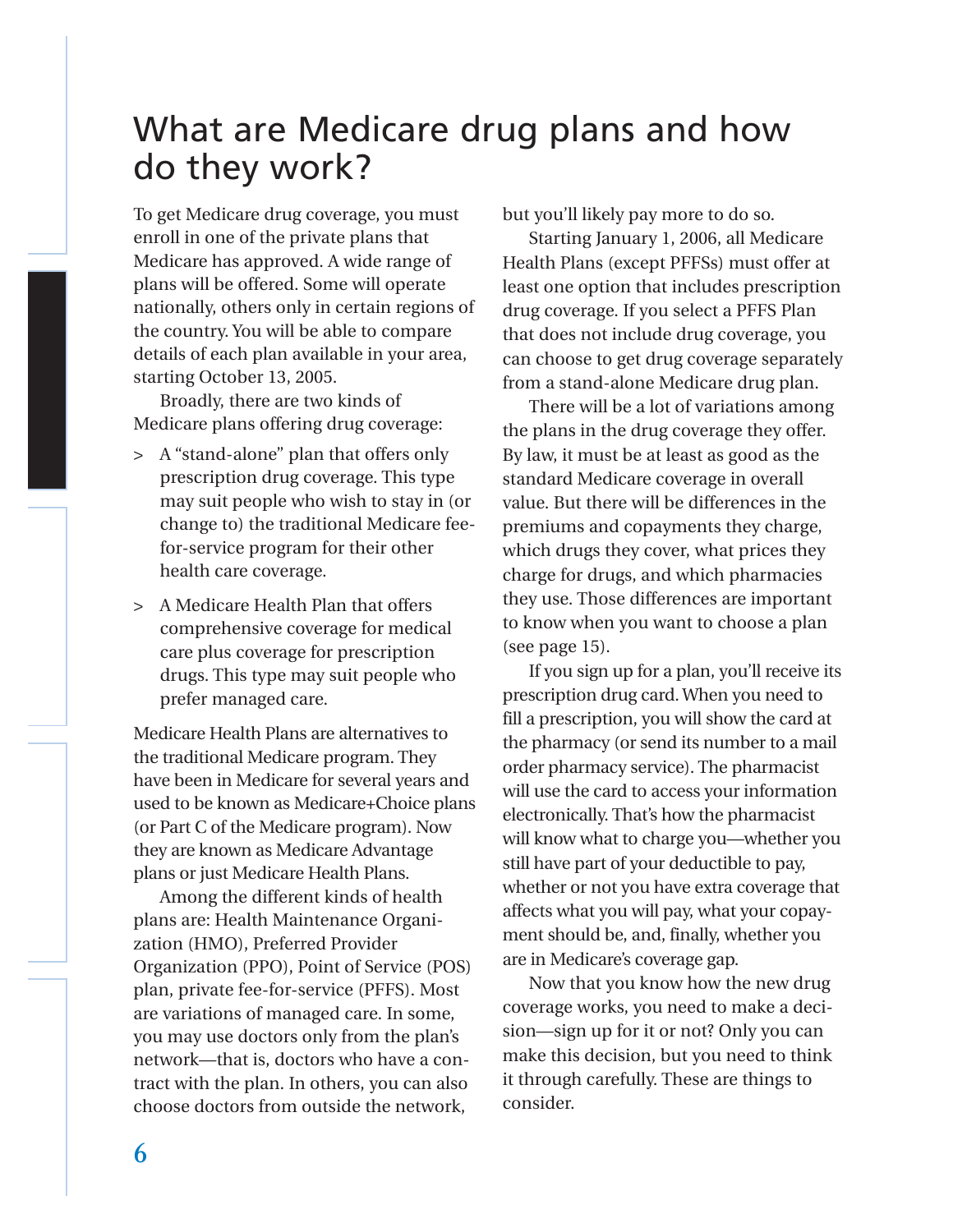# Making a Decision About Medicare Prescription Drug Coverage

### Do I really need prescription drug coverage now?

If you don't take any medications right now, or need them only occasionally, you're likely wondering if it's worth signing up. After all, you'd have to pay the premiums even if you didn't need any prescriptions.

But you also need to think about the future. Like any insurance, drug coverage gives you protection against high drug

costs if and when you need it. Here are some facts to consider. On average, someone age 75-79 will spend 25% more on drugs than someone 65-69. Also, almost one in five people with Medicare is projected to incur \$5,000 or more in drug costs during 2006.

### Can I wait and sign up for Medicare drug coverage later when I need it?

You can. Medicare drug coverage is voluntary, so you can sign up if you like or not at all. But there may be a financial penalty if you want to enroll later than the time when you were first eligible.

With some exceptions, the penalty for signing up late is a higher premium—an extra 1% of the national average premium for each month (or 12% for each year) that you delay. The longer you wait to join up, the higher your premium will be. For example, if you delay eight years, you'll pay nearly double for the same coverage. The penalty adds up quickly, and you will have to pay it for as long as you have Medicare drug coverage.

If you are already on Medicare, the time to sign up without incurring a penalty is between November 15, 2005 and May 15, 2006. After this, most people won't get another chance until the next enrollment

period at the end of 2006. (People not yet on Medicare will be able to join a drug plan whenever they become eligible for Medicare.)

What if you don't sign up for Medicare drug coverage now because you already have coverage from an employer or some other source? If you someday lose that coverage, you won't have to pay a late penalty to join Medicare's program—provided that the coverage you lost was at least as good as Medicare's, as explained below.

#### An example of how the late penalty works:

Jill is already in Medicare and eligible to join a Medicare prescription drug plan in May 2006, but she doesn't. In November 2008, she decides to sign up for coverage beginning in 2009. She is 31 months late in enrolling, which means she has to pay the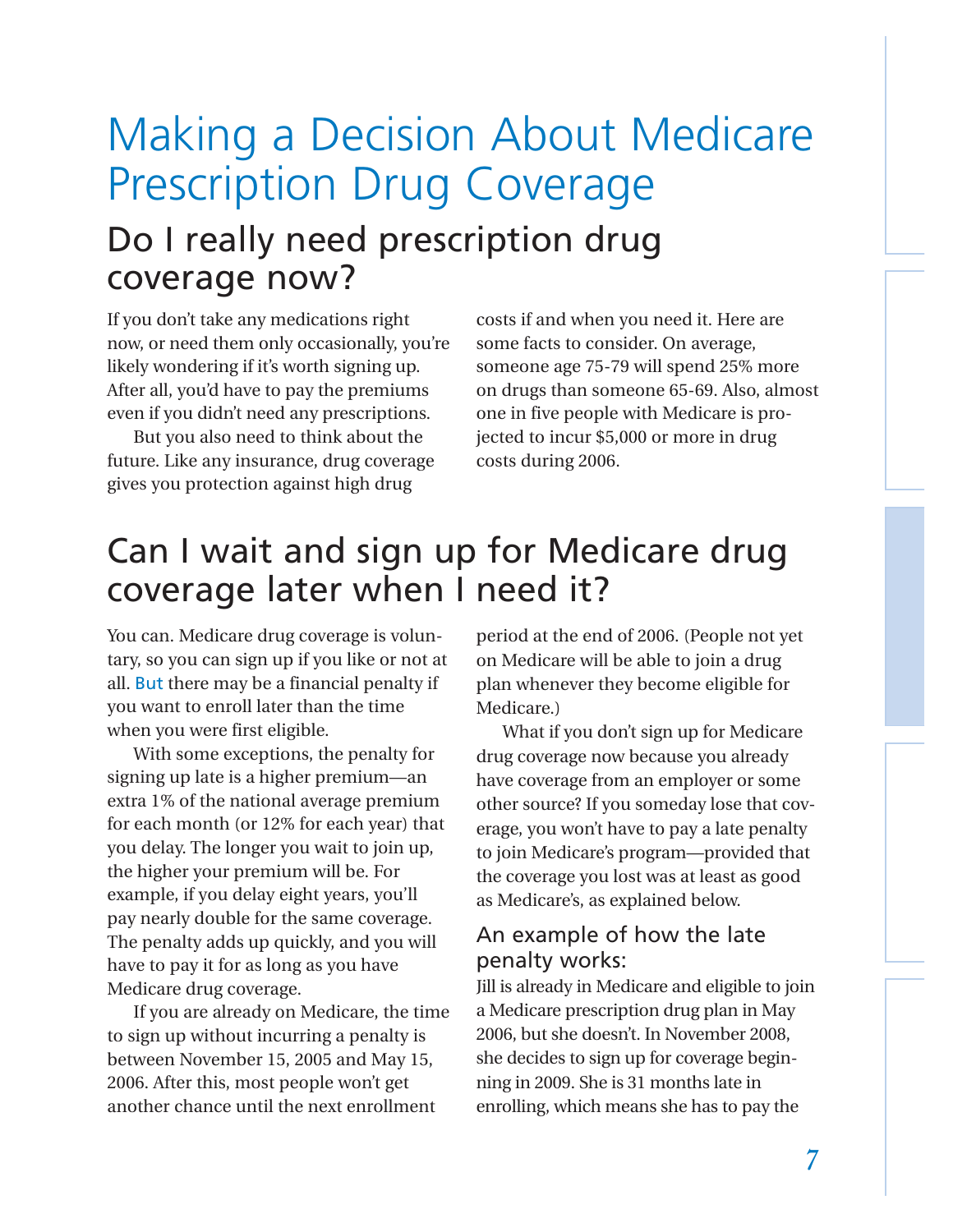late penalty. Here's what happens:

- > By 2009, the average national premium has risen to (let's say) \$46 a month. Jill's late enrollment penalty is computed at 1% x 31 months x \$46 which comes to \$14.26 a month.
- > So Jill must pay \$14.26 in addition to the plan's premium. In 2009, her monthly

premium is \$60.26 instead of \$46.

> As the average premium rises in future years, so does the late penalty. In 2010, the average premium is (say) \$49, so Jill's late penalty will be 1% x 31 months x \$49 which comes to \$15.19. Her total premium would be \$64.19  $($15.19 + $49).$ 

### What if I already have prescription drug coverage or discounts?

People right now use many different ways to help pay for their prescription drugs. You need to consider how what you have now may be affected by the new changes to Medicare, and how it compares with what you would get from Medicare drug coverage.

#### Read this if you have drug coverage from your current job or a retiree benefit

Your current or former employer or union will tell you if your present plan will change because of Medicare's new drug coverage. These are their main options:

- > They may continue to offer drug coverage as they do now. If so, check with your former employer or union to see whether your coverage is as good as Medicare's.
- > They may continue offering drug coverage through a new Medicare drug plan. You will need to enroll in this plan to maintain your employer's coverage.
- > They may offer drug coverage that adds to Medicare's, as some do for other health benefits you receive. You will

need to enroll in a Medicare drug plan, but your employer will cover some or all of your out-of-pocket costs.

> They may drop your current drug coverage—maybe helping toward the cost of your Medicare drug premium, or perhaps giving no help at all.

The Medicare drug law offers employers large federal subsidies to continue their coverage. Recent surveys show that most employers are expected not to drop it.

How do I tell if my current coverage is better or worse than I could get from Medicare? Your employer or union must give you this important information. You should receive written notice saying whether or not your coverage is "creditable"—that is, at least as good as Medicare's. If you don't receive this information by the end of October 2005, call them and ask them to let you know in writing if you have creditable coverage. Keep this written notice in a safe place so that you can use it to document your coverage if you later decide to enroll in a Medicare prescription drug plan.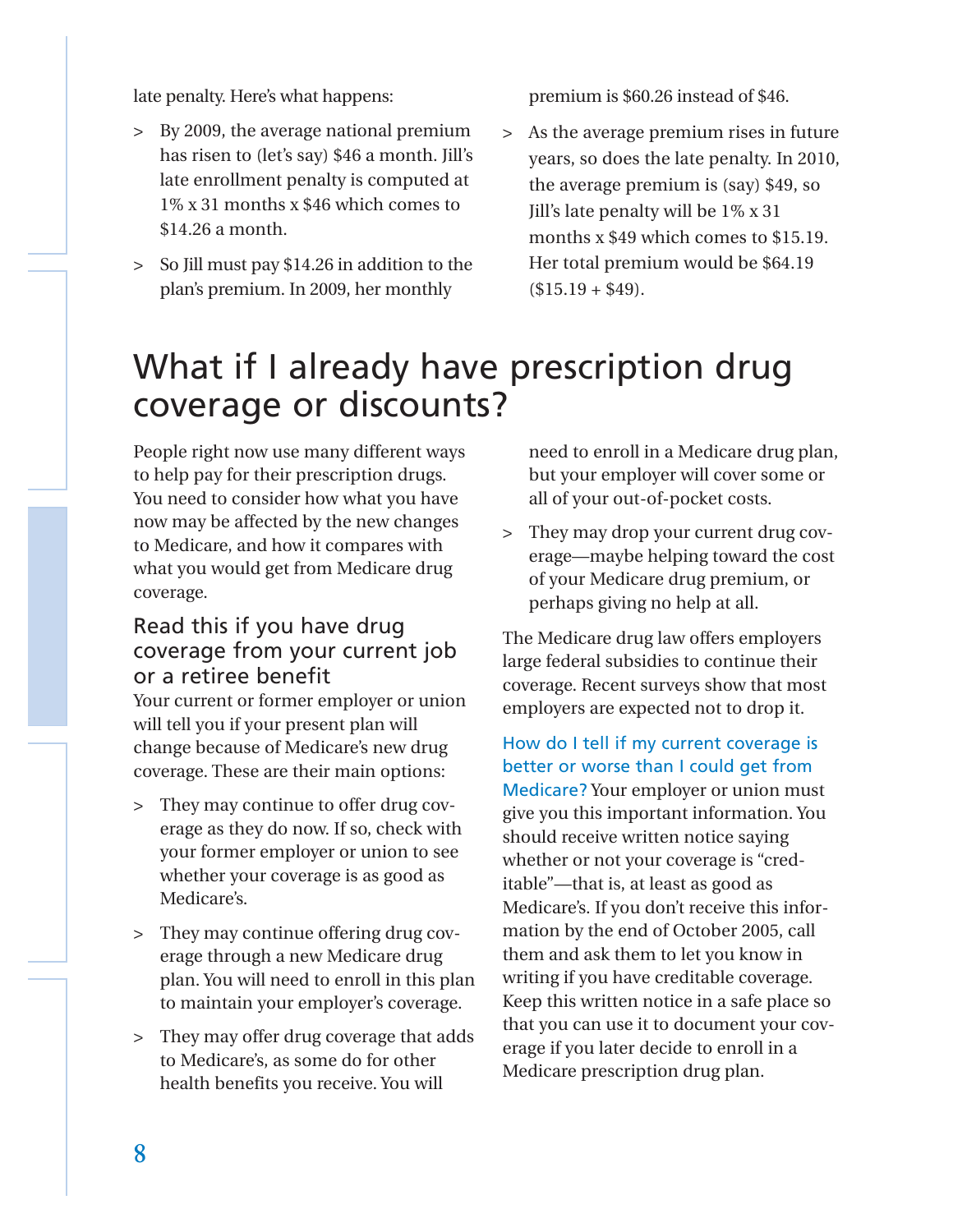What happens if my employer drops my current drug coverage at some future date? You will then be able to enroll in a Medicare drug plan without incurring a late penalty—as long as the coverage you had was "creditable" and you sign up for a Medicare plan within 63 days of losing your previous coverage.

#### Read this if you have drug coverage from a Medigap plan

Some Medigap insurance plans (also known as Medicare Supplemental Insurance) help pay for prescription drugs and some do not.

If your Medigap plan does not cover drugs, you can keep it unchanged. And if you now decide you'd like to have drug coverage, you can also sign up for a Medicare drug plan.

Some Medigap plans do cover prescription drugs. You cannot have one of these Medigap plans and a Medicare prescription drug plan. You must choose between the two. However, you can decide to keep the Medigap policy, but drop the prescription drug coverage. Then, you can enroll in a Medicare prescription drug plan.

Keep in mind:

- > If you currently have Medigap, you can keep your Medigap drug coverage. But in future years if you change your mind and enroll in a Medicare drug plan instead, you will likely pay a late penalty. That's because very few Medigap policies offer drug coverage that is as good as Medicare's.
- > Starting in January 2006, no Medigap policies with drug coverage will be sold. This means that no new people will be able to enroll in a Medigap plan's drug benefit. This could cause Medigap premiums to rise over time.

If you have a Medigap plan with prescription drug coverage, your Medigap insurer must send you a letter by mid-November to tell you how your policy's drug coverage compares with Medicare's. If you do not receive this letter, call your Medigap insurer and ask for it.

#### Read this if you have drug coverage from your state Medicaid program

If you get both Medicare and Medicaid, or you get Supplemental Security Income, or your state pays your Medicare premiums, you automatically qualify for extra help to pay almost all of your drug costs. Beginning January 1, 2006, you will get your drugs from Medicare instead of Medicaid. (Note that the Medicaid program in your state may have a different name—for example Med-Cal in California, TennCare in Tennessee.) To learn more, see "Extra Help for People with Limited Incomes," on page 18.

#### Read this if you get help now from a state pharmacy assistance program

If you are in a state-run pharmacy program (other than Medicaid) that helps you pay for prescription drugs, it may coordinate coverage with the new Medicare drug coverage to give you even greater savings. Each state will decide how its program will work with Medicare drug plans. You should check with your state program to find out what will happen. To learn more about the program, call your local Senior Health Insurance Assistance Program (SHIP) or your local Area Agency on Aging. See page 21 for contact information.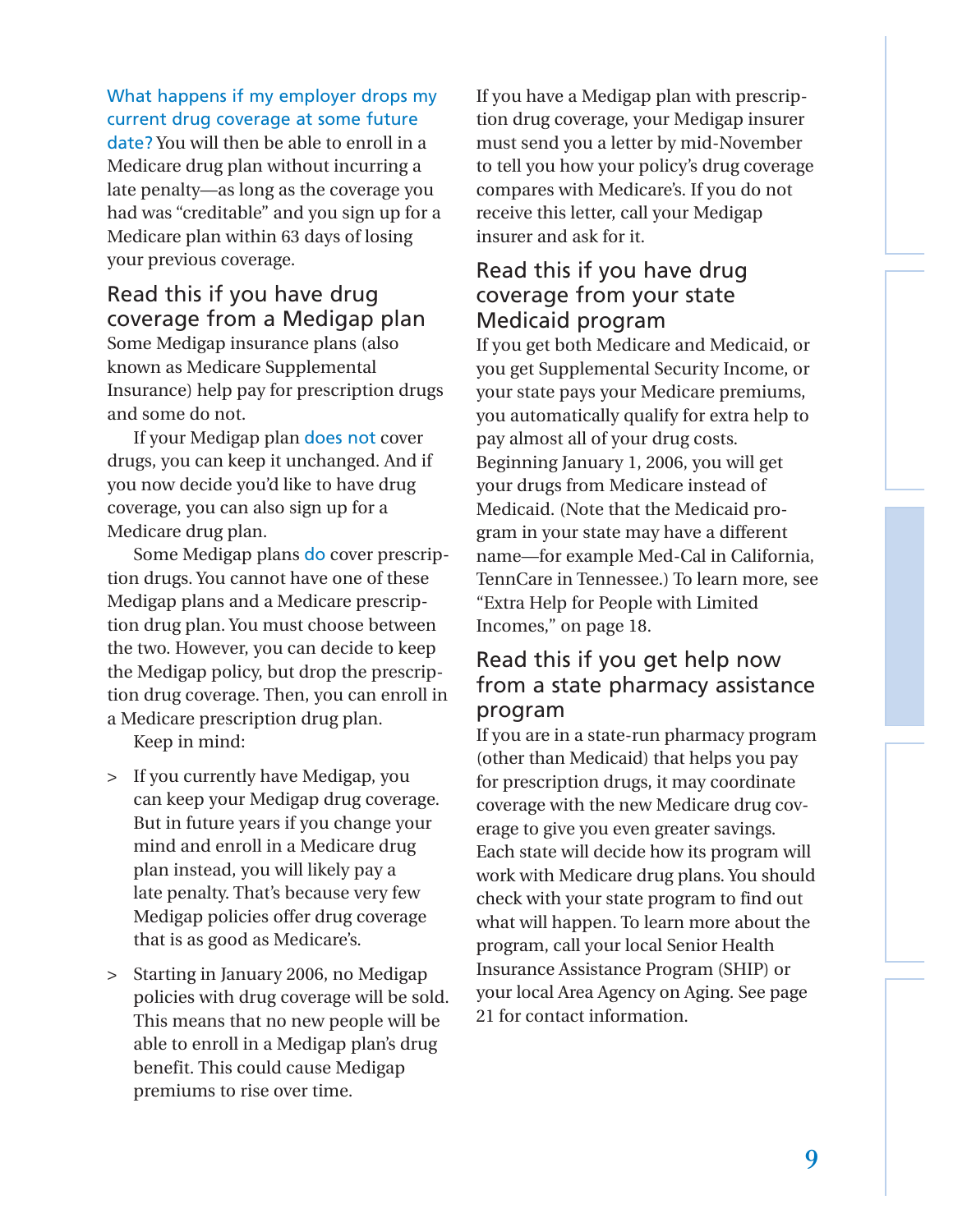Read this if you have veterans or military retiree drug benefits

If you feel that the drug coverage you receive from the Veterans Administration health care system meets your needs and you decide not to join a Medicare drug plan now, you won't have to pay a higher monthly premium for your Medicare drug plan if you join later. Military retirees and their dependents enrolled in the TriCare senior pharmacy program can stay in it. TriCare's drug benefit is considered "creditable" coverage. If you have a limited income that qualifies you for Medicare's extra help in paying for drugs, see "Extra Help for People with Limited Incomes," page 18.

#### Read this if you get drugs from a Manufacturer's Patient Assistance Program

If you now get one or more of your drugs free or at low cost from one of the assistance programs run by prescription drug manufacturers, you may be able to continue to do so as well as have Medicare drug coverage—as long as you still qualify for the drug company's program. You'll need to check. Some companies may continue providing drugs to people in Medicare drug plans and some may not.

If you qualify for Medicare's Extra Help for people on limited incomes, you may not need to get drugs from a manufacturer any more. If you don't qualify for extra help, but you sign up for Medicare's standard drug coverage, you may be able to continue to get drugs from a manufacturer.

#### Read this if you now have a Medicare drug discount card

If you signed up for a Medicare-approved drug discount card, it is important to know that this program will stop in 2006.

You will be able to continue using your card until May 15, 2006 or until you sign up for Medicare drug coverage, whichever is sooner. After that, you will not be able to use it any more.

If you sign up for a Medicare prescription drug plan, you'll receive that plan's prescription drug card. Do not confuse your plan's prescription drug card with the Medicare-approved drug discount card you may have signed up for in 2004 or 2005.

#### Read this if you now buy lowcost drugs from Canada or other foreign countries

Although the practice is still illegal, many Americans have found relief from high U.S. prices by buying drugs from abroad, mainly Canada, where they usually cost less. Many now wonder if continuing to do so would be less costly than signing up for Medicare drug coverage. Here are things to consider:

- > What if Canada does not allow drugs to be exported? They haven't so far, but Canadian pharmacists have come under heavy commercial and political pressure to stop selling to Americans.
- > If you suddenly need very expensive drugs in the future or your total costs become very high, Medicare's catastrophic coverage would give far greater protection than low foreign prices.

If you sign up for standard Medicare drug coverage, your plan will not cover drugs purchased from abroad. You may pay less for drugs in the coverage gap by buying from abroad, but they would not count toward your out-of-pocket maximum that qualifies you for catastrophic coverage if your drug costs become high.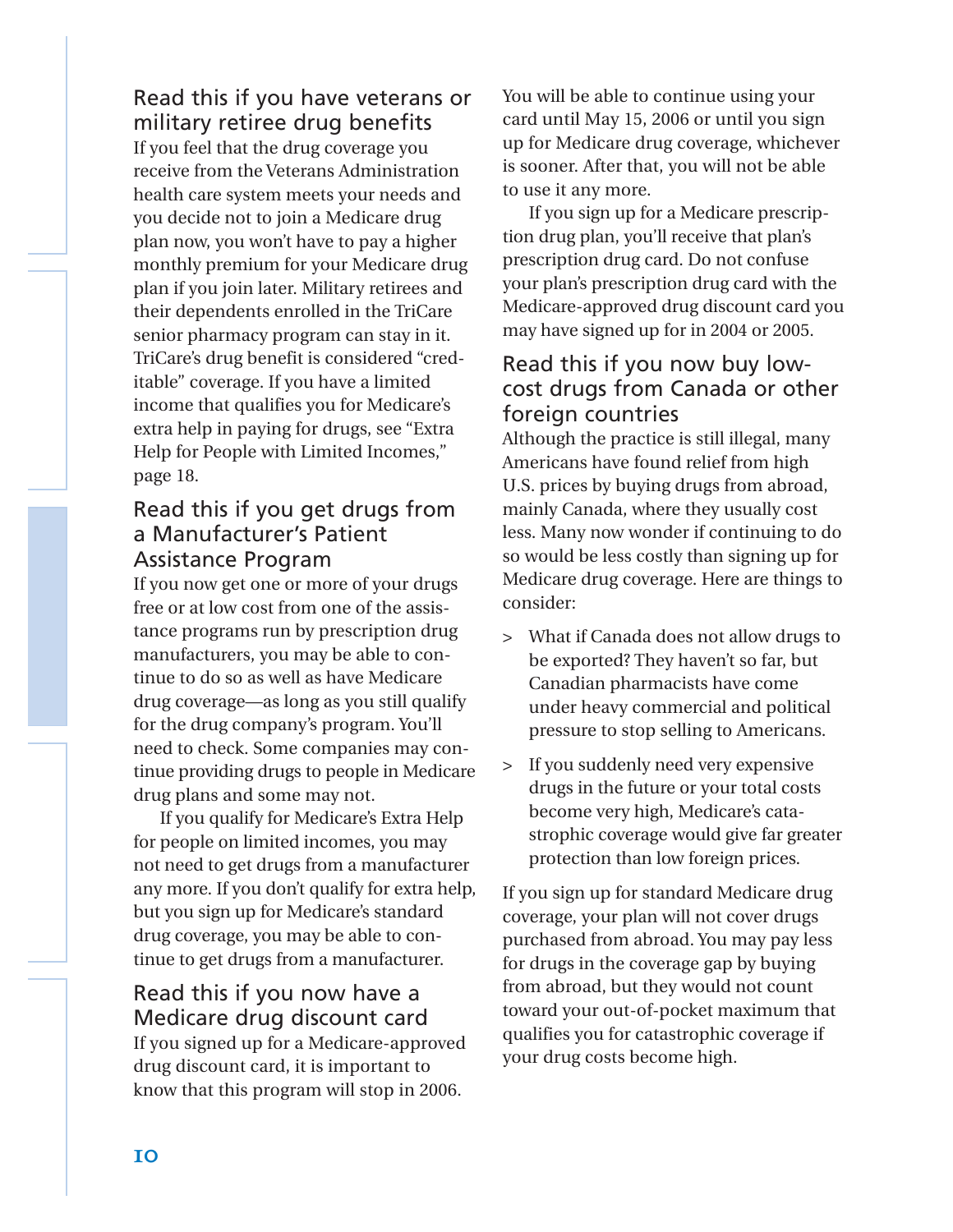### Decisions, decisions—let's look at some choices people can make

Here are some examples of how Medicare prescription drug plans can help people like you in just the first year of the program. These examples are of people who have no other drug coverage and do not qualify for Extra Help for people with limited incomes. They are based on a

standard Medicare prescription drug plan with an estimated monthly premium of \$32 and annual deductible of \$250 in 2006. Because individual plans can have different coverage features, these calculations may not apply to all plans.

### Maria

Maria, a 67-year-old widow, earns a moderate income. She is generally healthy and she takes a few medications. She pays about \$2,000 per year for her prescription drugs (just over \$160 a month). In 2006, Maria would save \$928.50 under the standard Medicare prescription drug coverage.

#### Maria's Total Yearly Drug Costs in 2006

- > Without Medicare prescription drug coverage: \$2,000
- > With Medicare prescription drug coverage, Maria pays \$1,071.50 Here's how it works: Maria's deductible is \$250:

Once Maria has paid her \$250 deductible, she will still have \$1,750 in drug costs in 2006. The plan will pay 75% of this amount, or \$1,312.50. Maria will pay the remaining 25% which is \$437.50.

Don't forget that Maria will also pay her monthly premium (\$32 per month) or about \$384 a year:

With a Medicare prescription drug plan, the total Maria will pay in 2006 is \$1,071.50.

Compare that amount to the \$2,000 Maria would have paid without Medicare's prescription drug coverage—she saved **\$928.50**.



Maria Will Pay

\$250.00 (Amount paid so far) \$250.00

+

\$437.50 (Amount paid so far) \$687.50

+\$384.00

\$1,071.50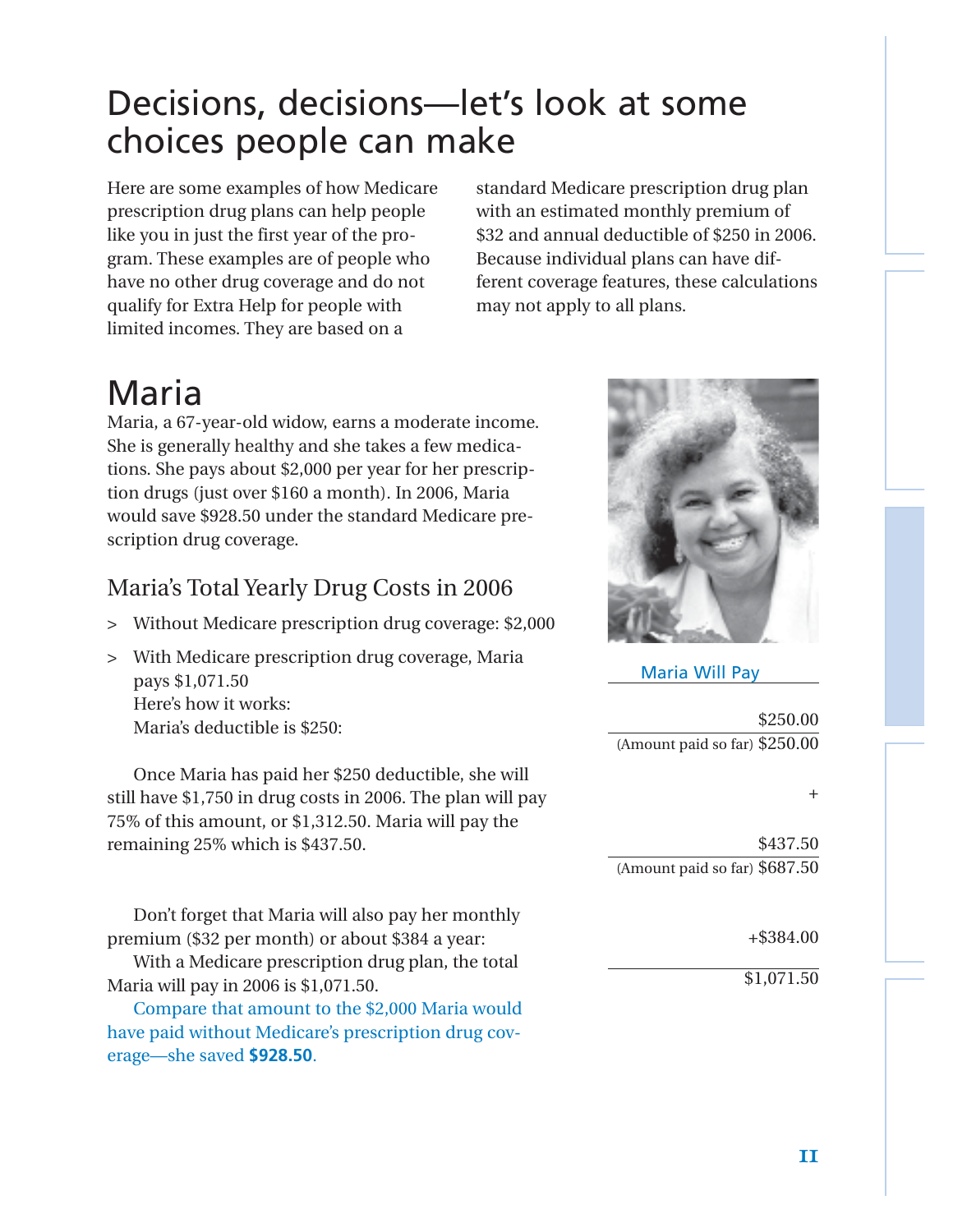### Evan

Evan has a chronic condition that he controls with medicine. He spends about \$4,850 a year (just over \$400 a month) for his medicines. He will save quite a bit of money under the standard Medicare plan in 2006. Let's see how.

#### Evan's Total Drug Costs in 2006

- > Without Medicare prescription drug coverage: \$4,850
- > With Medicare prescription drug coverage, Evan pays \$3,734.

Here's how it works: Evan's deductible is \$250:

Once Evan has paid his \$250 deductible, the cost of the rest of his drugs for the year is \$4,600. Medicare prescription drug coverage will pay 75% of his next \$2,000, so Medicare prescription drug coverage pays \$1,500. Evan pays the remaining 25% which is \$500:

At this point Evan enters the Coverage Gap. He will still have \$2,600 in drug costs this year. But Medicare prescription drug coverage will not pay any more of his drug costs unless he pays another \$2,850. Evan will not reach this amount in 2006. His drug coverage does not kick in again this year, so he will pay \$2,600 more himself.

Evan also pays his monthly premium (\$32 per month), which comes to about \$384 a year:

With Medicare prescription drug coverage, Evan's total payment for his drugs is \$3,734.

Compare that amount to the \$4,850 Evan would have paid without Medicare's prescription drug coverage—he saved **\$1,116**.



Evan Will Pay

\$250.00 (Amount paid so far) \$250.00

+

\$500.00 (Amount paid so far) \$750.00

+

\$2,600.00 (Amount paid so far) \$3,350.00 + \$384.00

\$3,734.00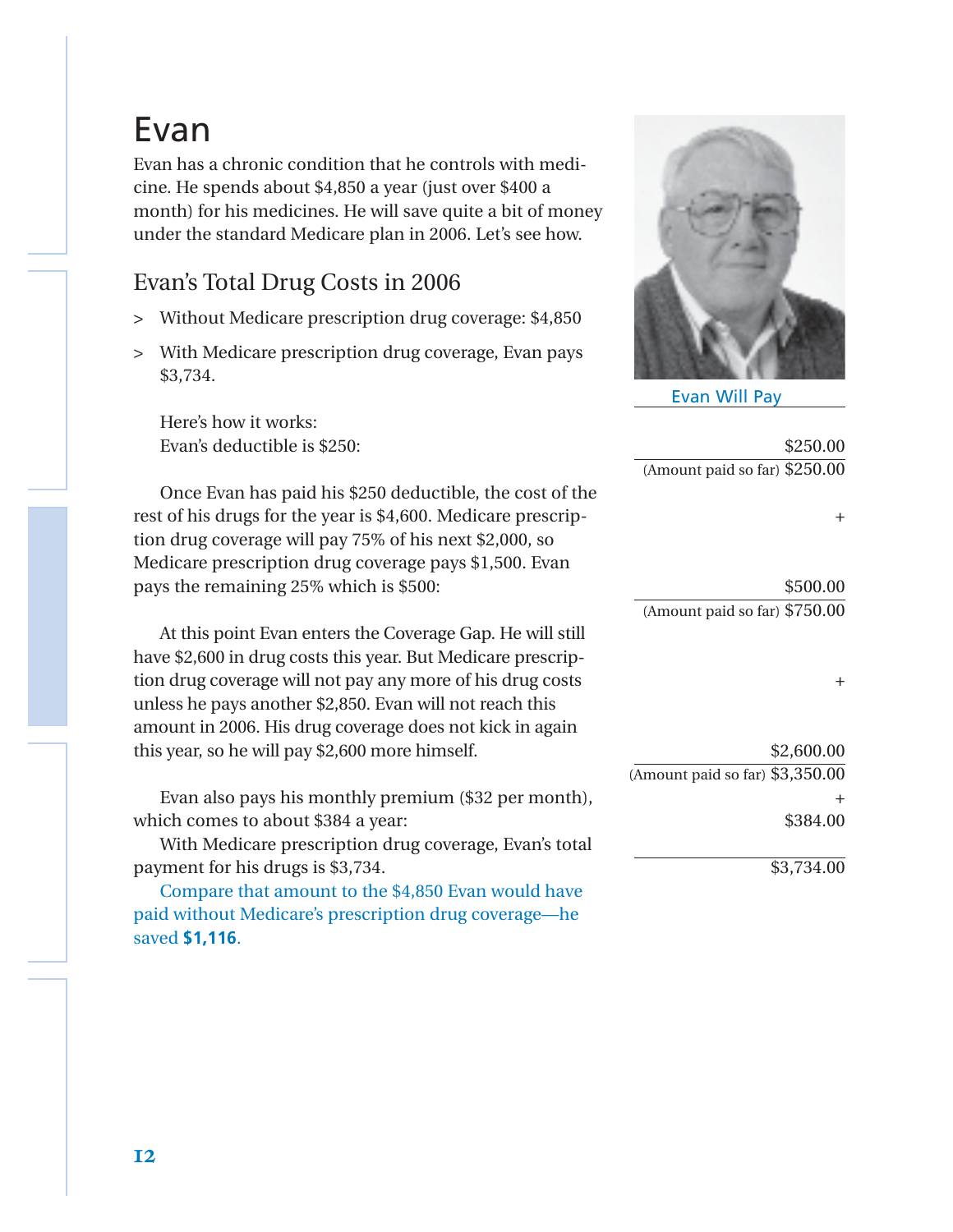#### **13**

### Juan

Juan has a medical condition that requires regular treatment. To stay as healthy as possible, he takes many drugs to keep his condition under control. Each year, he spends about \$7,800 (\$650 a month) for medicines. He saves quite a bit of money under the standard Medicare prescription drug plan in 2006.

#### Juan's Total Drug Costs in 2006

- > Without Medicare prescription drug coverage: \$7,800
- > With Medicare prescription drug coverage, Juan pays \$4,179

Here's how it works: Juan's deductible is \$250:

Once Juan has paid his \$250 deductible, the cost for the rest of his drugs for the year is \$7,550. The plan will pay 75% of his next \$2,000 in prescription drug costs. Therefore, the plan pays \$1,500 and Juan will pay the remaining 25%, or \$500.

At this point, Juan falls into the Coverage Gap. This means that Medicare prescription drug plan will not pay any more of his drug costs until he pays the next \$2,850.

So far, Juan has received \$5,100 in drugs. He has paid \$3,600 and the plan has paid \$1,500. He still needs another \$2,700 of medication this year. Because he is no longer in the coverage gap, the plan will pay 95% of his remaining drug costs or \$2,565. He will only have to pay 5% of the remaining costs of his prescriptions, or \$135.

Juan also pays his monthly premium (\$32 per month) or \$384 a year:

With Medicare prescription drug coverage, Juan will pay a total of \$4,119 for his prescriptions in 2006.

Compare that amount to the \$7,800 Juan would have paid without Medicare's prescription drug coverage—he saved **\$3,681**.



Juan Will Pay

\$250.00 (Amount paid so far) \$250.00 +

\$500.00

(Amount paid so far) \$750.00 +

\$2,850.00 (Amount paid so far) \$3,600.00

+

\$135.00 (Amount paid so far) \$3,735.00 + \$384.00

 $\overline{$4,119.00}$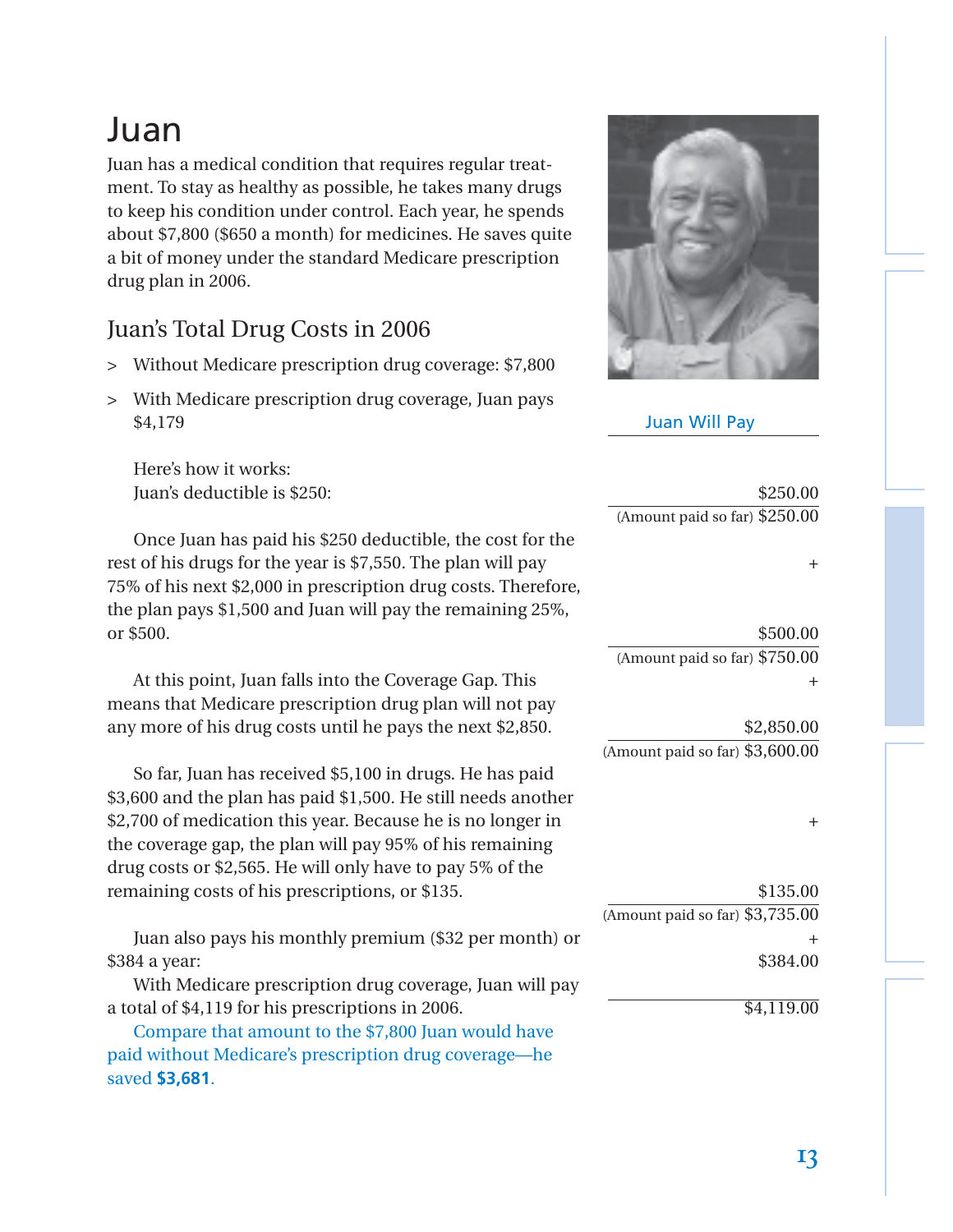### Pam

Pam is in good health when she turns 68 years old in 2005. She has only \$530 in yearly drug costs. Pam realizes that, if she stays healthy, she will actually pay more for Medicare prescription drug coverage than she might get back the first year that she is eligible. Pam has a choice to make. Her choice is to hold off enrolling in a Medicare prescription drug plan and pay a penalty on her premium if she decides to enroll later or to enroll now and have peace of mind that she will be covered if her drug expenses increase in future years.

#### Pam's Total Drug Costs in 2006

- > Without Medicare prescription drug coverage: \$530
- > With Medicare prescription drug coverage, Pam pays \$704.

Here's how it works: Pam's deductible is \$250:

Once Pam has reached her \$250 yearly deductible, Medicare will pay 75% of her costs for the next \$2,000 that she spends for drugs. She will spend only \$280 more before the end of the year. Medicare will pay 75% of this amount, \$210.00. Pam will pay 25% of this amount, or \$70.

Pam also pays her monthly premium (\$32 each month) which comes to about \$384 a year:

With a Medicare prescription drug plan and prescription drug coverage, Pam's yearly out-of-pocket spending totals \$704.00.

For the extra cost of \$174, Pam decides to get Medicare prescription drug coverage when it is first offered. Although she will pay more than just the cost of the prescriptions at first, she has peace of mind knowing that Medicare's prescription drug coverage is insurance against rising drug costs. in the future. And by signing up now, she will avoid having pay a penalty in the form of higher yearly premiums if she waits to join later.

Compare that amount to the \$530 Pam pays without Medicare's prescription drug coverage—she pays **\$174 more.**



|                   | Pam Will Pay                              |
|-------------------|-------------------------------------------|
|                   | \$250.00<br>(Amount paid so far) \$250.00 |
| t<br>re           | $^+$                                      |
| , or              | \$70.00<br>(Amount paid so far) \$320.00  |
| th),<br>n         | +<br>\$384.00                             |
| e<br>зh           | \$704.00                                  |
| t<br>osts<br>g to |                                           |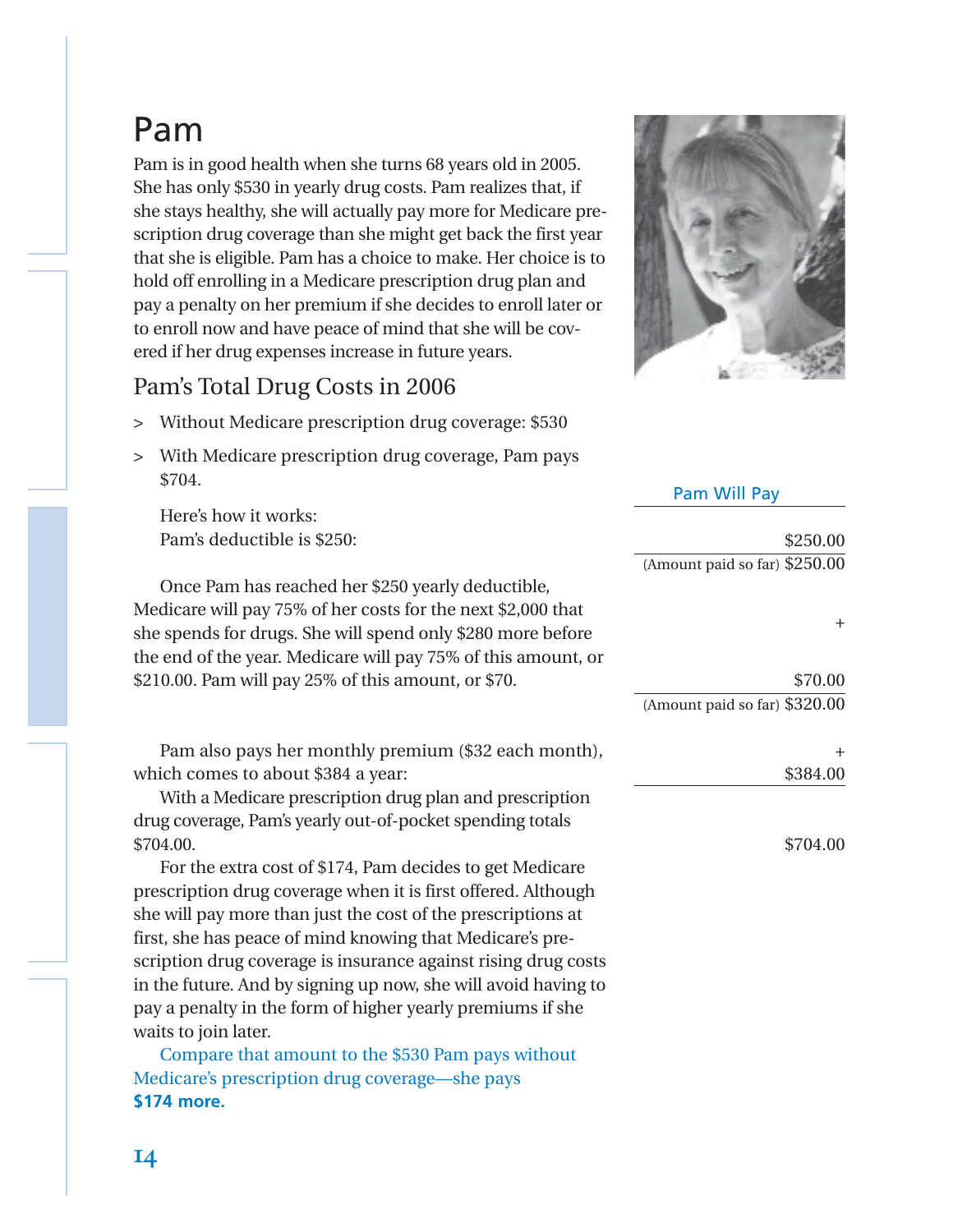# Choosing a Medicare Prescription Drug Plan

If you decide to get Medicare drug coverage, you'll need to sign up for one of the drug plans approved by Medicare. You will have at least two different plans to choose from, and maybe many more, depending on where you live. In most cases, any plan you choose for 2006 will be the one you'll have to stay in for the entire year. So it is very important to find the plan that best meets your needs.

#### How will I know what is being offered by the different drug plans?

In October 2005, you will begin receiving mail from the Medicare-approved private companies that will offer drug plans in your area during 2006. They may also contact you by phone. Remember that each company will promote only its own plans. To make a real choice, you need to compare them.

Beginning October 13, 2005, you can compare drug plans online at www.medicare.gov. Medicare's website will allow you to compare the plans point by point, such as their premiums, copayments and which drugs they cover.

If you don't have access to the Internet, you can get the same kind of information by calling Medicare at 1-800-MEDICARE (1-800-633-4227). TTY users should call 1-877-486-2048. A customer representative will send you printed versions of details of all the plans that are available to you. This service, too, will be available after October 13, 2005.

#### Will a plan cover all the drugs I take?

Not necessarily. Each Medicare drug plan has a list of the prescription drugs it will cover. These lists are called formularies or preferred drug lists. When comparing plans, it's important to find the plans that cover all or most of the drugs you take.

If the plan you are considering does not cover all your drugs, talk to your doctor to see if your medicine can be switched to one that is in the plan. If not, talk to the plan sponsor about whether your specific medical situation makes you eligible for an exception that pays for a drug not on the plan's formulary. There are only a small number of prescription drugs, such as the anti-anxiety benzodiazepines and weightloss products, that Medicare plans cannot currently cover because they are not allowed to under the law.

All plans are required to have an appeals process. You may appeal your plan's decision not to cover one of your drugs if your doctor can show that it is specifically necessary to your health.

It is possible for plans to change some of the drugs they cover during the year. Plans must provide you with information about these changes, if they apply to drugs you currently use, at least 60 days in advance.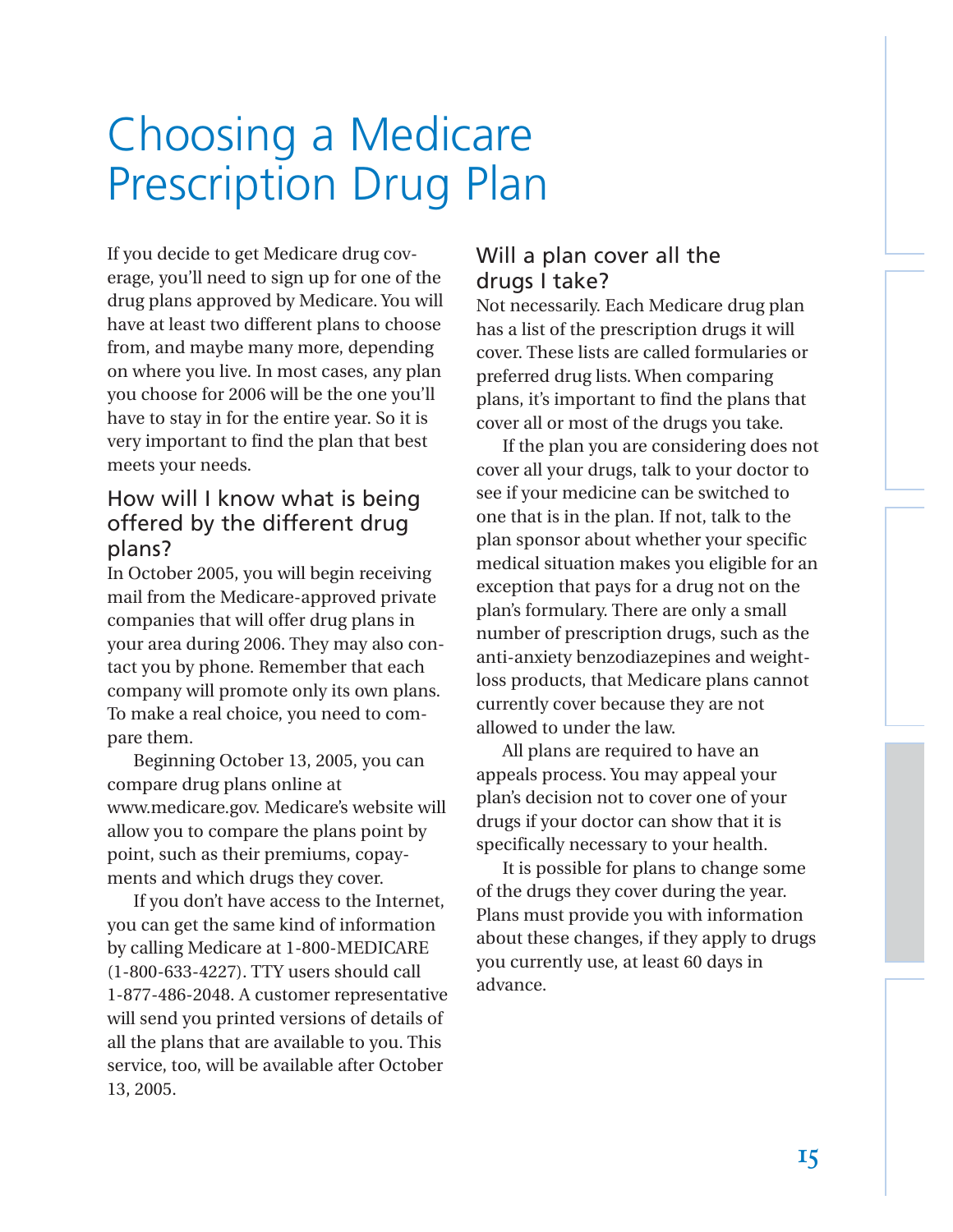#### Where can I get my prescriptions filled?

You must fill your prescriptions at a pharmacy that is in your drug plan's network, except in special circumstances. So looking at which pharmacies are used by each plan available to you is important when comparing them. Many plans will also offer a mail order service that will deliver drugs to your door.

#### What if I live in different states during a year?

A plan that is available nationally will cover you throughout the United States. If a regional plan offers mail order services, your drugs can be sent to a different address. You should make sure the plan you choose will allow you that option.

#### Who can help me make these decisions?

By the fall of 2005, if you're still uncertain whether Medicare prescription drug coverage is right for you, or confused by the drug plan choices you are offered, take your time. You don't have to decide by November 15, 2005, the very first day the initial enrollment period begins. You still have six months after that to enroll.

Your first resource is yourself. Start by making a list of all your prescription drugs. Beside each one, write the price you now pay. You can use this list to figure out what you pay for your drugs over the course of a year and how much you will save with Medicare coverage. You can also use it to check which Medicare drug plan formulary most closely matches the list of drugs you take.

Your second resource is family or friends. If you don't have access to the Internet, or are not familiar with searching for information online, ask a family member or friend who can do it for you.

Published information and one-on-one help: For different kinds of expert information and advice, look at "Where to go for More Help" on page 21.

Local groups: Churches, community centers, senior groups and others in many places will hold information sessions in the fall. Watch for notices in local newspapers, newsletters and bulletin boards.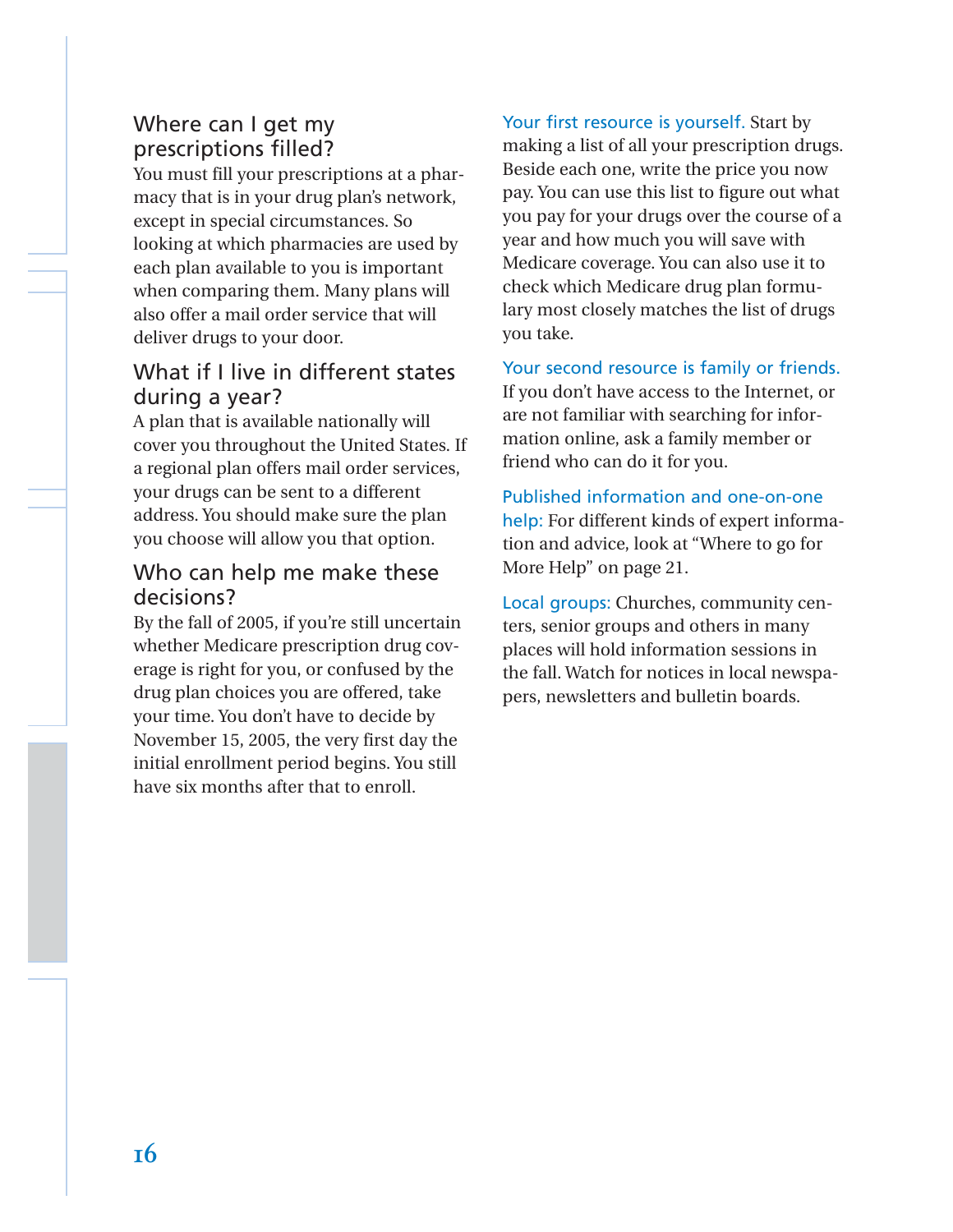# Joining a Medicare Prescription Drug Plan

If you've thought things through and decided you want Medicare prescription drug coverage, and you've chosen a plan that suits your needs, it's very easy to sign up.

- > You can enroll on the phone by calling Medicare at 1-800-633-4227.
- > You can enroll online by going to www.medicare.gov.
- > Or you can call the plan of your choice directly by phoning the number provided on the plan sponsor's marketing brochure or located through its details posted on www.medicare.gov.

You can enroll at any time from November 15, 2005 through May 15, 2006.

After May 15, 2006, most people who are already in Medicare will not have another opportunity to enroll until the following November and will be penalized for signing up late. There will be exceptions—for

example, if you move out of your plan's service area, or if you lose creditable drug coverage from another source through no fault of your own.

People who are not yet eligible for Medicare, but will become eligible in or after March 2006, will be able to enroll in a drug coverage plan during their initial enrollment period that extends for seven months—three months before and three months after the month they become eligible for Medicare. Younger individuals receiving disability insurance benefits may also enroll three months before and three months after they become initially entitled to Medicare.

Medicare will start covering your drugs at the beginning of the month after you enrolled in a Medicare drug plan. If you sign up by December 31, 2005, your coverage will start January 1, 2006.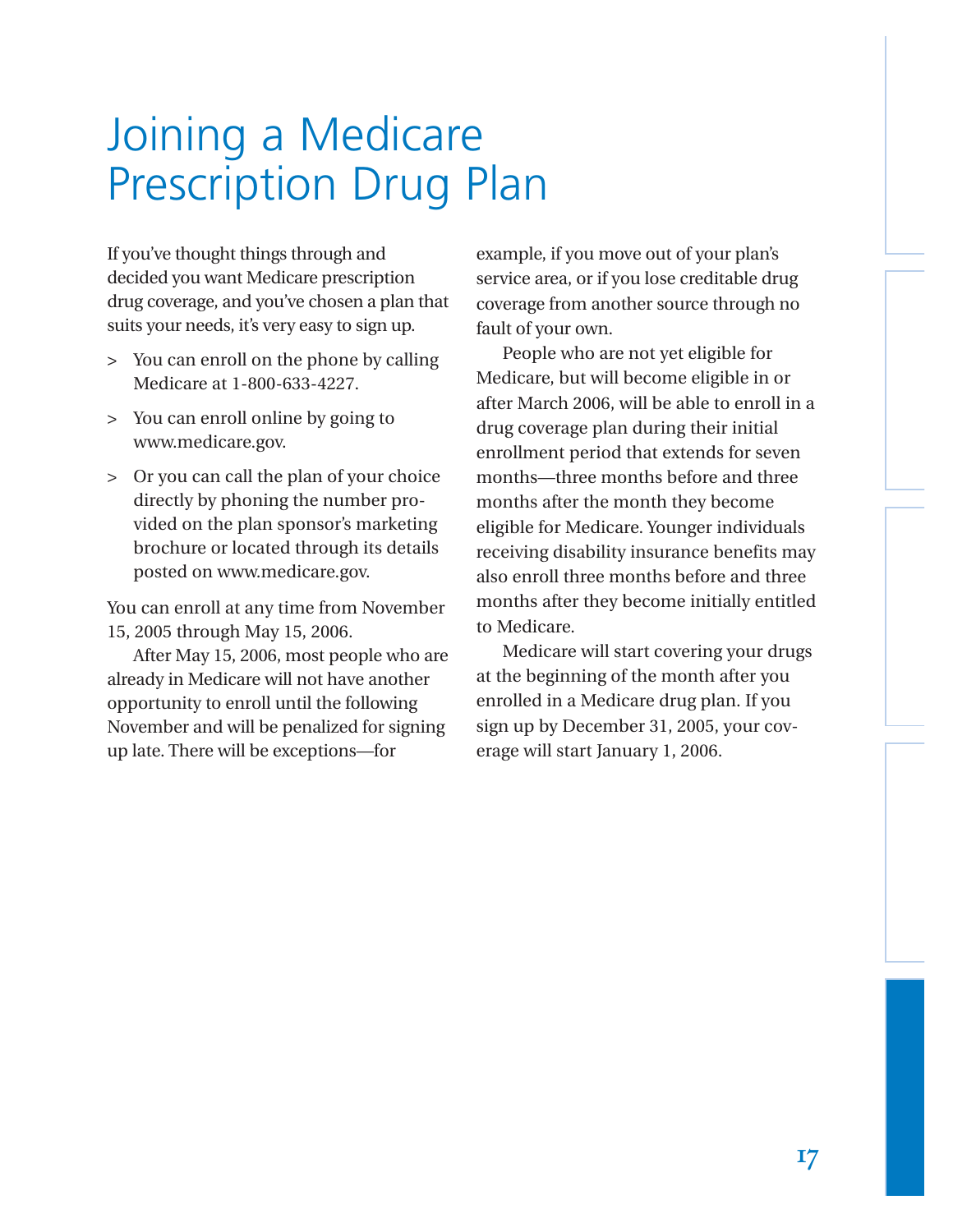### Extra Help for People with Limited Incomes

The new Medicare prescription drug program offers extra financial help for people with limited incomes and assets. You may qualify for this extra help if your income is below \$14,355 a year (or \$19,245 if you are married and living with your spouse—and more if you have dependent children or grandchildren living with you), and if your assets are below \$11,500 (or \$23,000 if you are married). Your assets include things like bank accounts, stocks, bonds and life insurance policies. They do *not* include the house you live in, your cars and other personal possessions such as your furniture or jewelry.

If you have very limited income, you will have no coverage gap, will pay no premiums or deductibles, and will have copayments for each prescription of \$1 or \$2 for generics and \$3 or \$5 for brandname drugs. If you have slightly higher income you will have no coverage gap, will pay a reduced monthly premium that will vary depending on your income and where you live, and a reduced deductible of \$50 a year. Your copayments will be 15 percent of the cost of each prescription.

You may already be receiving some form of government assistance that makes you automatically eligible for the Extra Help—for example, **Medicaid**, a **Medicare Savings Program** that pays your Medicare Part B premium, or **Supplemental Security Income (SSI)**. If so, you will automatically be able to get extra help and need not apply.

If you do not participate in one of these government programs but think you may qualify for the Extra Help based on your limited income and assets, you will need to apply for it with the Social Security Administration. You can apply on your own or, if you prefer, someone else can help you. This includes a family member, friend, caregiver, legal representative, social worker or a counselor who helps people with health insurance issues. The application can be made:

**• By Mail**—Get an application from the Social Security Administration. Fill it out and mail it to the Social Security Administration. If you are married, both you and your spouse must apply separately. Send the application to:

Social Security Administration Wilkes-Barre Data Operations Center P.O. Box 1020 Wilkes-Barre, PA 18767-9910

• **By Phone**—Call the Social Security Administration at 1-800-772-1213 (TTY: 1-800-325-0778). A Social Security worker will complete the application with you over the phone.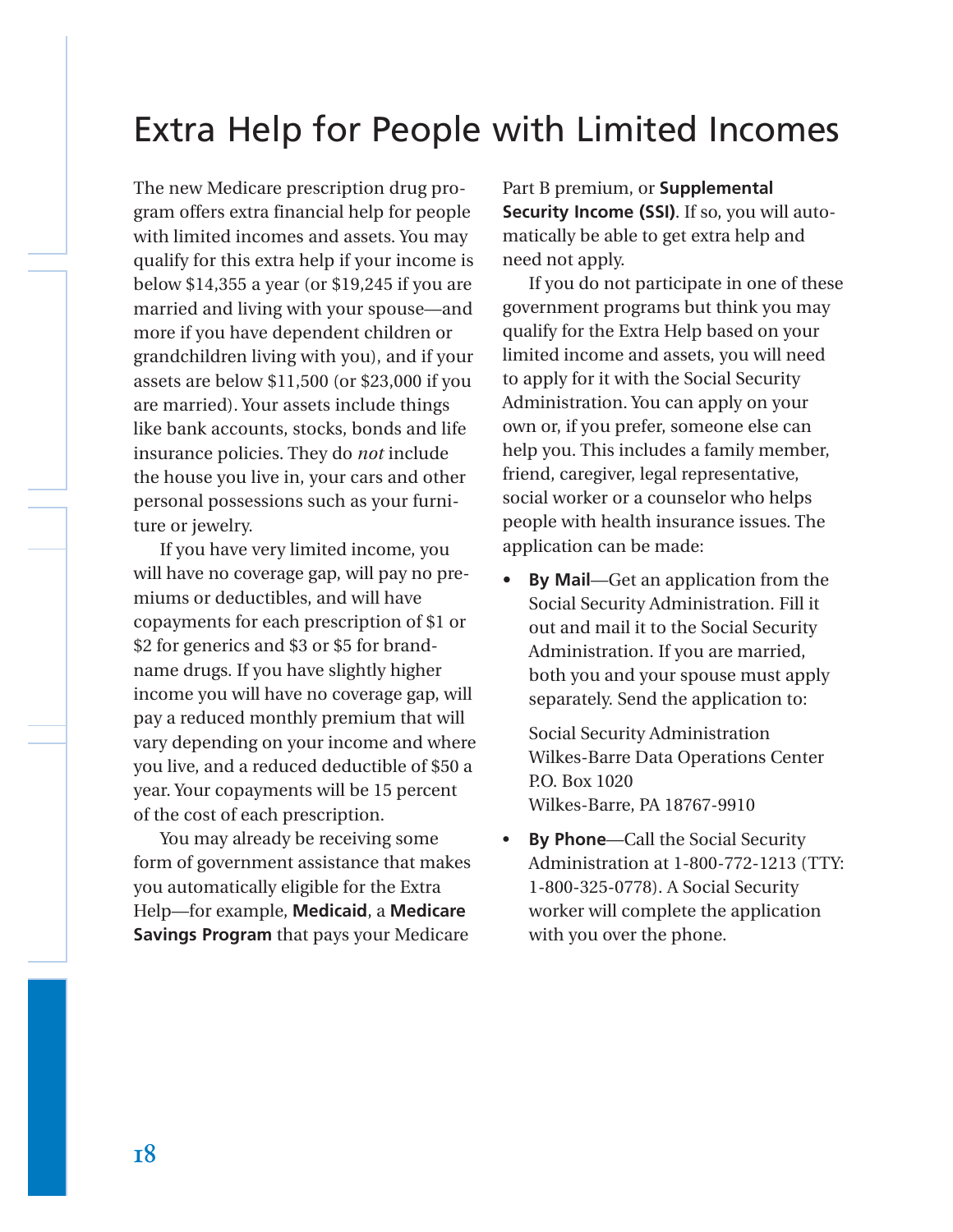- **By Internet**—You may apply online through the Social Security Administration's website at www.socialsecurity.gov. No signature is required.
- **In Person**—You may apply by going to your local Social Security or Medicaid office, or to a nonprofit agency such as your State Health Insurance Assistance Program (SHIP) where a counselor can give you free personal help. (To find addresses and phone numbers, see "Where To Go For More Help" on page 21).

The Social Security Administration will inform you whether or not you qualify for the Extra Help. If you do qualify, you will still need to choose a Medicare prescription drug plan during the open enrollment

period, November 15, 2005 to May 15, 2006. If you qualify and don't choose a plan, you will be automatically enrolled in one.

If the Social Security Administration determines that you are not eligible for Extra Help, you may appeal their decision. You can still enroll in a Medicare drug plan to get the standard level of Medicare prescription drug coverage, even while the decision about Extra Help is being appealed.

To learn more about the Extra Help with paying for Medicare's drug coverage, see AARP's companion booklet *The New Medicare Prescription Drug Coverage: Extra Help for People With Limited Incomes.*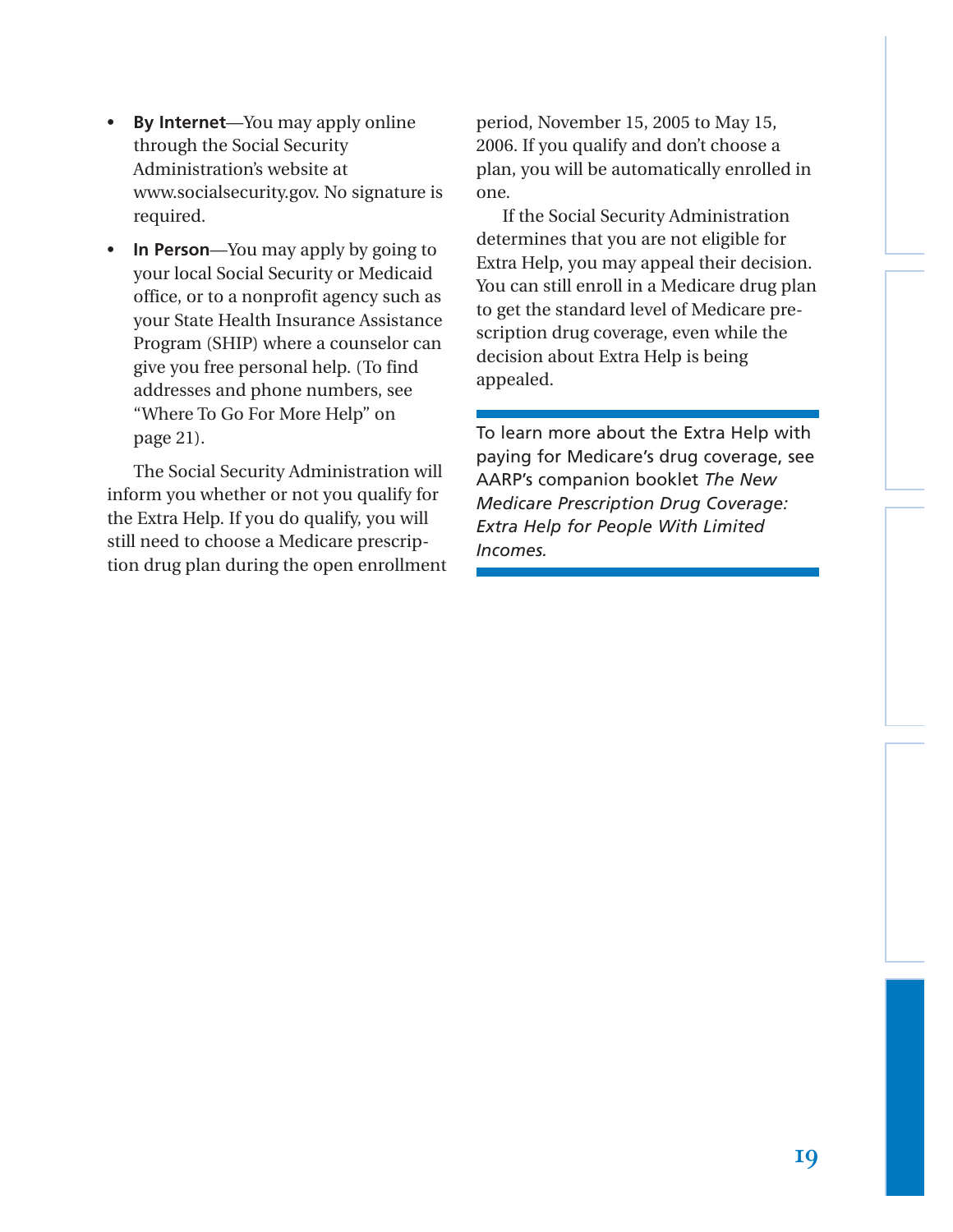### How can I avoid being scammed?

Here are some things you can do to protect yourself against fraud:

Know what's allowed: The companies approved by Medicare are allowed to market their prescription drug plans over the telephone and by mail, but not door to door. If anyone comes to your door uninvited, it's probably a scam.

Spot and avoid the scam: Scammers may pretend to be from a Medicare drug plan sponsor to get your financial information. If anyone calls or shows up at your door, never give your Medicare ID number, bank account or credit card numbers or any other personal details. If they ask for this information, it's probably a scam.

Check it out: If you get calls just to tell you about a plan, you can ask the caller for the name of his or her company. Then call Medicare (1-800-633-4227) to see if the company is approved by Medicare in your area. If you're interested in finding out more about the company, ask Medicare for the plan's contact information. You can call them yourself.

Report possible fraud: If you suspect fraud, report it. Call Medicare (at the number above). In your state, you can call your state attorney general's office or consumer protection agency.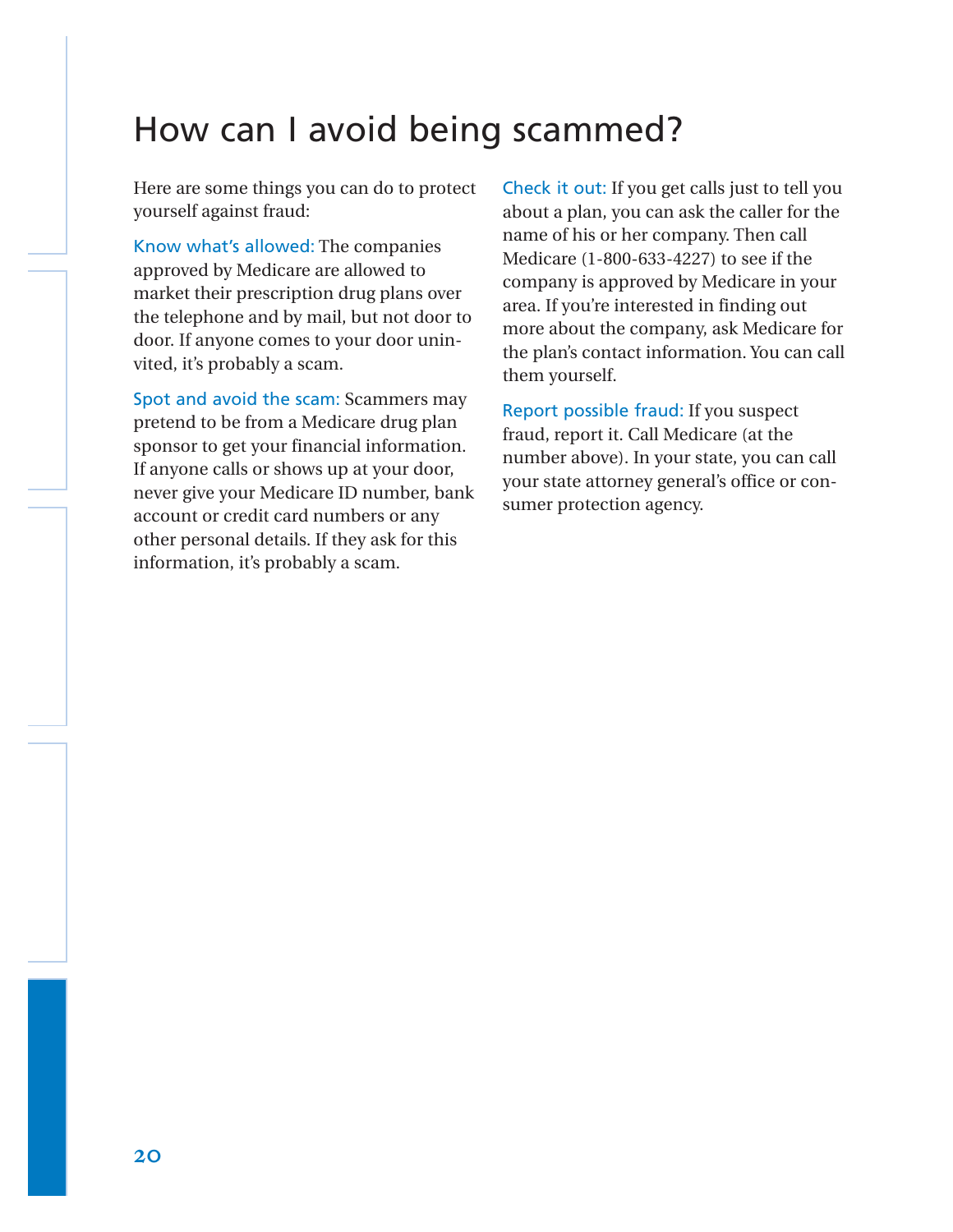# Where to Go for More Help

Medicare will give you more information as the new prescription drug program starts. Each October, new information will be available. Fifteen days before the annual enrollment period, people who are on Medicare will get a list of plans in their area and a comparison of the coverage options of each plan. Use this information to decide which plan meets your needs.

There are many resources you can use to get additional information and assistance.

- > Medicare has a website (www.medicare.gov) and a toll-free telephone number (1-800-MEDICARE, or 1-800-633-4227; or TTY 877-486-2048).
- > If you prefer to get help in person, counseling programs can provide direct assistance. To find a counseling program, contact your local State Health Insurance Assistance Program (SHIP). You can contact your local SHIP program by going online to www.shiptalk.org and selecting your state. This will give you a website for your state and a toll-free number to call where someone can help you.
- > You may also want to contact your local Area Agency on Aging for more specific information about your state. To find the closest location, call the Administration on Aging's Eldercare Locator at 1-800-677-1116 or go online at www.eldercare.gov and follow the steps on screen to find help with "Health Insurance Counseling."
- > Social Security has a website (www.socialsecurity.gov) and a toll-free number (1-800-772-1213 or TTY 800-325-0778) for questions about Extra Help for people with limited incomes.
- > AARP also has a website (www.aarp.org) and a toll-free number 1-888-OUR-AARP (1-888-687-2277) that can provide you with additional information.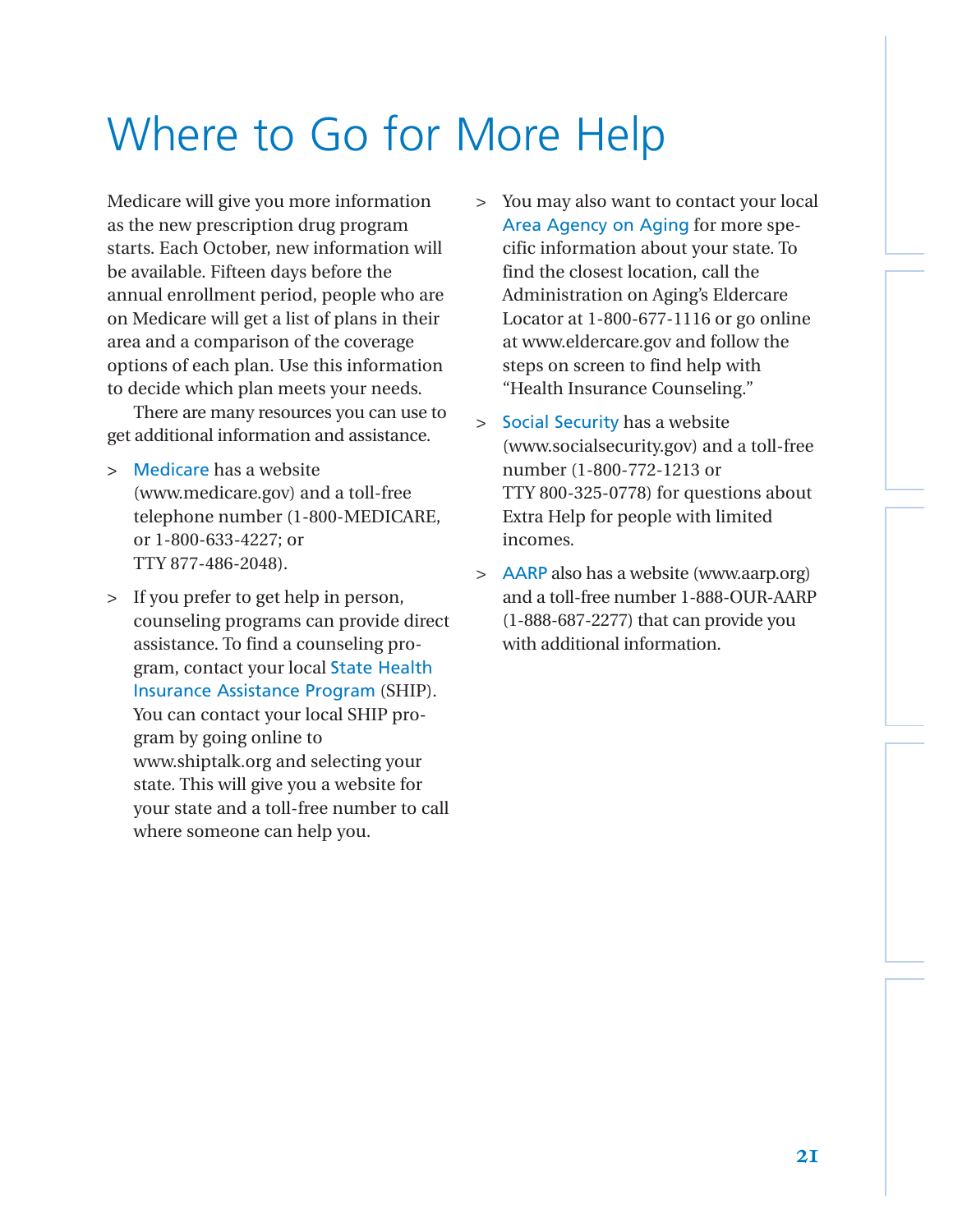# Key Words and Definitions

- **Annual Enrollment Period—**The period each year that you can enroll in or change to another drug plan to receive Medicare prescription drug coverage, typically November 15 to December 31 of each year.
- **Area Agency on Aging—**Local agencies that coordinate and support a wide range of home- and community-based services, including information and referral, benefits counseling, home-delivered meals, transportation, employment services, senior centers, adult day care, and a long-term care ombudsman program.
- **Copayment—**A part of a prescription's cost that you pay out of your pocket. A fixed amount for each prescription.
- **Coinsurance—**A share of a prescription's cost that you pay out of your pocket. The amount is a percentage of the price of the drug.
- **Coverage Gap—**The stage in Medicare prescription drug coverage when you have to pay all of your own drug costs.
- **Creditable Coverage—**Drug coverage offered by other plans, such as a current or former employer or union, that gives you coverage at least as good as the standard Medicare prescription drug coverage.
- **Deductible—**The amount you must pay each year for your medicine or medical treatment before your insurance starts to pay your costs.
- **Donut Hole—**Another term for the Coverage Gap.
- **Formulary—**A list of drugs that are covered by a drug plan.
- **Initial Enrollment Period—**The initial enrollment period for those currently on Medicare is from November 15, 2005 to May 15, 2006. For those newly eligible for Medicare in or after March 2006, the initial enrollment period for Medicare prescription drug coverage is three months before and three months after the month they turn 65.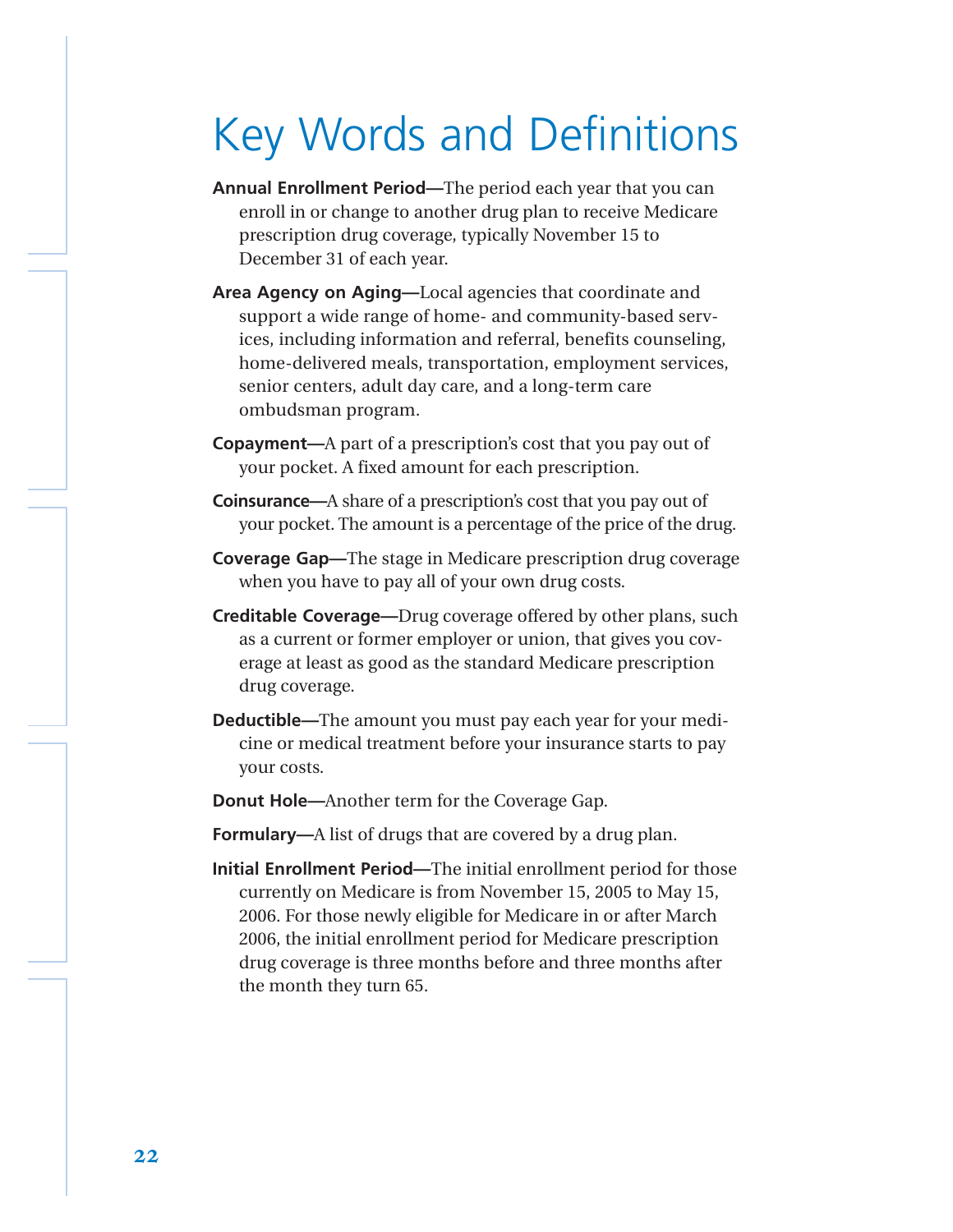- **Late Enrollment Penalty—**The extra amount you have to pay in premiums if you decide not to enroll in a Medicare prescription drug plan when you first become eligible. The penalty is 1% of the premium for each month you wait. This penalty amount will continue every month as long as you are in a Medicare prescription drug plan.
- **Medicaid—**A joint federal/state-funded program, run by your state, that provides help with medical expenses for families, older people, and people with disabilities. Note: the Medicaid program in your state may have another name.
- **Medicare Part A—**The part of Medicare that primarily covers much of the cost of hospital care, home health, or a skilled nursing facility.
- **Medicare Part B—**The part of Medicare that covers most of the cost of your doctor visits, outpatient care, and other services.
- **Medicare Part C—**Also known as Medicare Health Plans (formally, "Medicare+Choice" and "Medicare Advantage"). These are Medicare-approved private insurance plans, including HMOs, PPOs, private fee-for-service plans, and medical saving accounts. These plans may or may not include prescription drug coverage.
- **Medicare Part D—**Also known as Medicare prescription drug coverage. This is Medicare's new insurance coverage to help people in Medicare pay for their prescription drugs.
- **Medicare Prescription Drug Coverage—**Another name for Medicare Part D.
- **Medicare Advantage—**Another name for Medicare Part C.
- **Medicare+Choice—**An earlier name for Medicare Part C.
- **Medicare Health Plans—**A way to get Medicare coverage through a private health plan. Also known as Medicare Part C or Medicare Advantage.
- **Medicare Supplemental Insurance—**Another name for Medigap.
- **Medigap—**A specific type of insurance policy that supplements the coverage you receive from Medicare. Individuals without retiree or union health benefits sometimes buy these to insure against costs not covered by Medicare.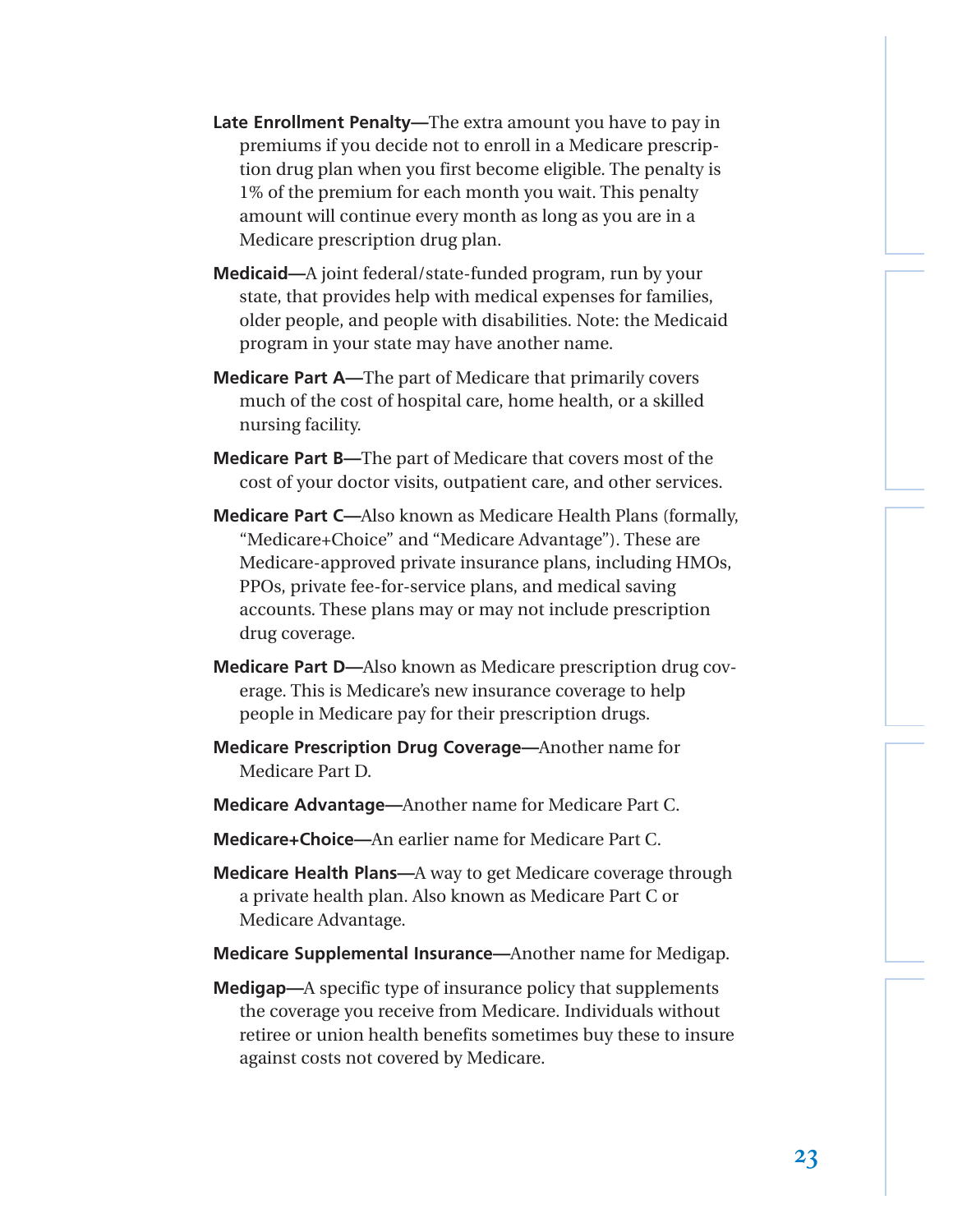- **Out-of-Pocket Spending—**The amount of money that you pay for your covered drugs from your own money. If you have insurance coverage for drugs, this is the amount you pay yourself (not including the amount your prescription drug company or the plan pays).
- **Preferred Drug List—**Another word for "formulary."
- **Premium—**The amount you pay each month to receive insurance coverage.
- **State Health Insurance Assistance Program (SHIP)—**A state program that offers one-on-one counseling and assistance to people with Medicare and their families. The name for this program may vary from state to state.
- **State Pharmacy Assistance Program (SPAP)—**A state-run program, separate from Medicaid, that provides drug coverage and may coordinate that coverage with Medicare prescription drug plans for maximum saving to eligible residents.
- **Total Drug Costs—**The total amount paid for your medicines. It includes what you pay and also what Medicare pays.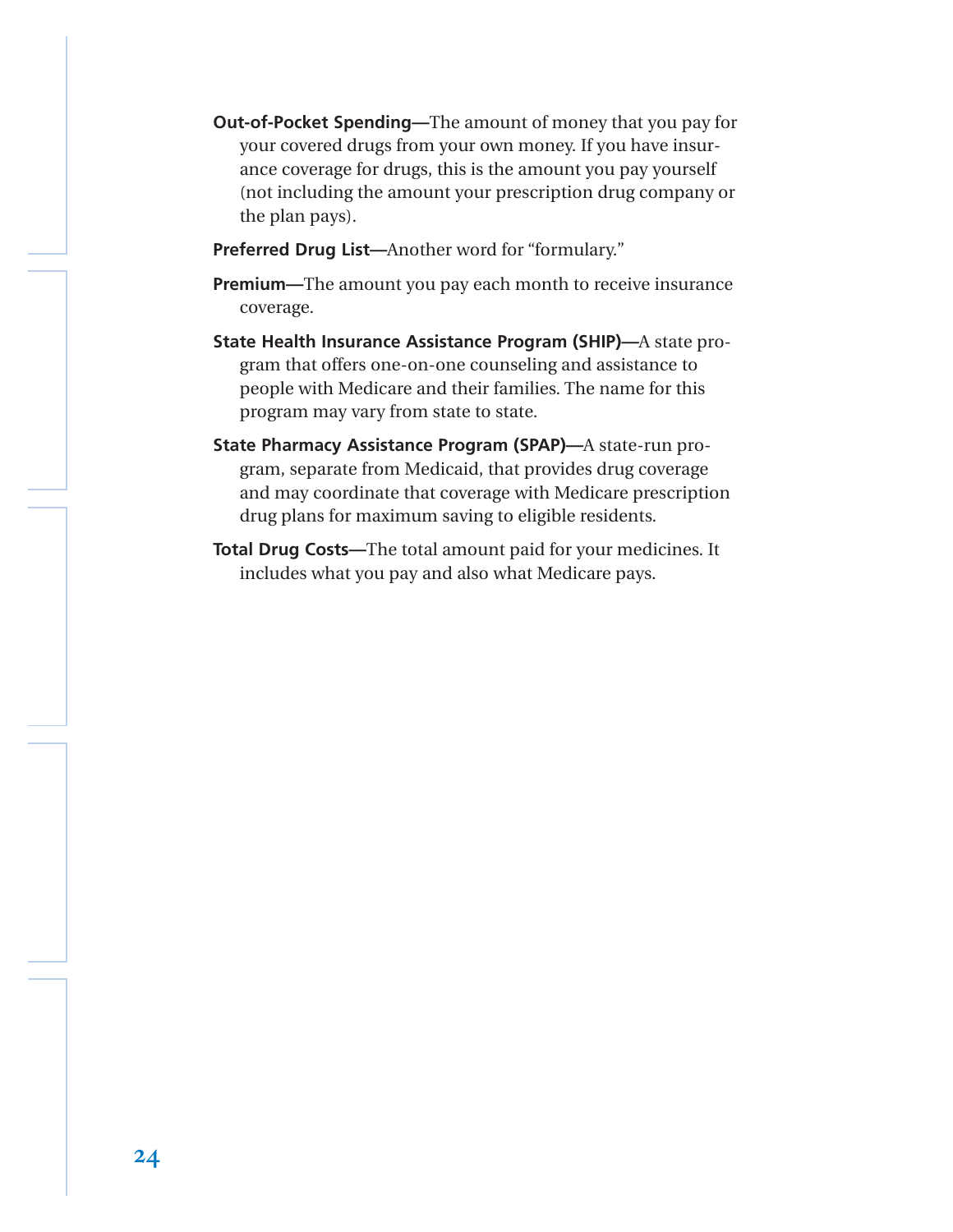AARP is a nonprofit, nonpartisan membership organization that helps people 50+ have independence, choice and control in ways that are beneficial and affordable to them and society as a whole. We produce *AARP The Magazine*, published bimonthly; *AARP Bulletin*, our monthly newspaper; *AARP Segunda Juventud*, our bimonthly magazine in Spanish and English; *NRTA Live & Learn*, our quarterly newsletter for 50+ educators; and our website, www.aarp.org. AARP Foundation is an affiliated charity that provides security, protection, and empowerment to older persons in need with support from thousands of volunteers, donors, and sponsors. We have staffed offices in all 50 states, the District of Columbia, Puerto Rico, and the U.S. Virgin Islands.